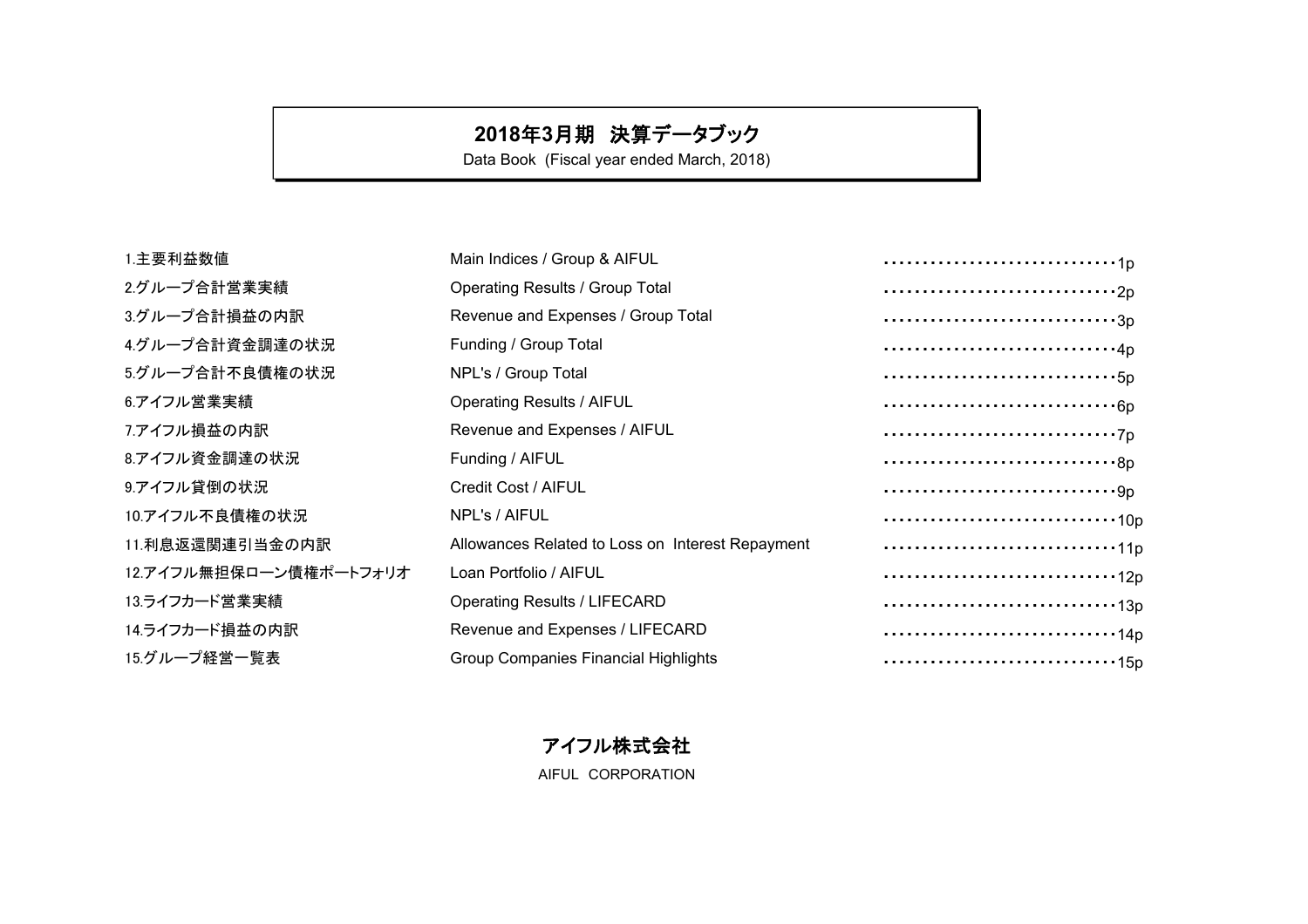#### **1.** 主要利益数値 (**Main Indices / Group & AIFUL)**

(1)連結(Consolidated)

|                 |       |                                            | 年/決算月(Fiscal Year) | 15/3      |           | 16/3    |           | 17/3    |           | 18/3    |           | 19/3 (E) |           |
|-----------------|-------|--------------------------------------------|--------------------|-----------|-----------|---------|-----------|---------|-----------|---------|-----------|----------|-----------|
|                 |       |                                            |                    | (12M)     | 增減率(yoy%) | (12M)   | 增減率(yoy%) | (12M)   | 増減率(yoy%) | (12M)   | 増減率(yoy%) | (12M)    | 増減率(yoy%) |
| 営業収益            |       | (百万円) Operating revenue                    | (Millions of Yen)  | 86,352    | $-6.0$    | 87,708  | l.61      | 91,450  | 4.3       | 115,389 | 26.2      | 115.400  | 0.0       |
| 営業費用            |       | (百万円) Operating expenses                   | (Millions of Yen)  | 125,914   | 81.5      | 81,032  | $-35.6$   | 84,440  | 4.2       | 112,897 | 33.7      | 98,900   | $-12.4$   |
| 営業利益            |       | (百万円) Operating profit                     | (Millions of Yen)  | $-39,562$ |           | 6,676   |           | 7,009   | 5.0       | 2,492   | $-64.4$   | 16,400   | 558.1     |
| 経常利益            |       | (百万円) Ordinary profit                      | (Millions of Yen)  | $-36,498$ |           | 6,860   |           | 7.399   | 7.8       | 2,823   | $-61.8$   | 16,900   | 498.7     |
| 親会社株主に帰属する当期純利益 | (百万円) | Profit attributable to owners of<br>parent | (Millions of Yen)  | $-36,499$ |           | 7,044   |           | 7,276   | 3.3       | 3,958   | $-45.6$   | 15,600   | 294.1     |
| 総資産             | (百万円) | Total assets                               | (Millions of Yen)  | 560,323   | $-2.9$    | 567.514 | . 31      | 616,651 | 8.7       | 682,645 | 10.7      | 780,000  | 14.3      |
| 純資産             | (百万円) | Net assets                                 | (Millions of Yen)  | 97,475    | $-27.0$   | 104,250 | 6.9       | 111,649 | 7.1       | 119,407 | 6.9       | 134,300  | 12.5      |
| 一株当たり当期純利益      | (円)   | EPS                                        | (Yen)              | $-75.74$  |           | 14.59   |           | 15.05   | 3.2       | 8.18    | $-45.6$   | 32.25    | 294.3     |
| 一株当たり純資産        |       | $(H)$ BPS                                  | (Yen)              | 200.45    | $-27.6$   | 214.16  | 6.8       | 228.94  | 6.9       | 236.13  | 3.1       | 266.69   | 12.9      |
| 自己資本比率          |       | (%) Equity ratio                           |                    | 17.3      | $-5.8$    | 18.2    | 0.9       | 18.0    | $-0.2$    | 16.7    | $-1.3$    | 16.5     | $-0.2$    |
| 総資産経常利益率        |       | (%) ROA                                    | (96)               | $-6.4$    | $-10.6$   | 1.2     | 7.6       | 1.2     | 0.0       | 0.4     | $-0.8$    | 2.3      | 1.9       |
| 自己資本当期純利益率      |       | (%) ROE                                    | (96)               | $-31.8$   | $-57.6$   | 7.0     | 38.8      | 6.8     | $-0.2$    | 3.5     | $-3.3$    | 12.8     | 9.3       |

注) 斜体数値は増減数 Notes:Italic Font = Increase or Decrease

(2)単体(AIFUL)

|            | 年/決算月(Fiscal Year) | 15/3                     |                   | 16/3      |           | 17/3    |           | 18/3    |           | 19/3 (E) |           |         |           |
|------------|--------------------|--------------------------|-------------------|-----------|-----------|---------|-----------|---------|-----------|----------|-----------|---------|-----------|
|            |                    |                          |                   | (12M)     | 増減率(yoy%) | (12M)   | 增减率(yoy%) | (12M)   | 増減率(yoy%) | (12M)    | 増減率(yoy%) | (12M)   | 増減率(yoy%) |
| 営業収益       |                    | (百万円) Operating revenue  | (Millions of Yen) | 54,921    | $-7.2$    | 55,120  | 0.4       | 58,339  | 5.8       | 64,663   | 10.8      | 70,500  | 9.0       |
| 営業費用       |                    | (百万円) Operating expenses | (Millions of Yen) | 99,166    | 139.9     | 51,420  | $-48.1$   | 54,751  | 6.5       | 64,296   | 17.4      | 59,200  | $-7.9$    |
| 営業利益       |                    | (百万円) Operating profit   | (Millions of Yen) | $-44.244$ |           | 3,700   |           | 3,587   | $-3.0$    | 366      | $-89.8$   | 11,300  |           |
| 経常利益       |                    | (百万円) Ordinary profit    | (Millions of Yen) | $-42,500$ |           | 5,012   |           | 4,090   | $-18.4$   | 979      | $-76.1$   | 11,900  |           |
| 当期純利益      | (百万円) Profit       |                          | (Millions of Yen) | $-41,434$ |           | 5,281   |           | 4,823   | $-8.7$    | 2,437    | $-49.5$   | 12,100  | 396.5     |
| 総資産        |                    | (百万円) Total assets       | (Millions of Yen) | 444.737   | $-4.1$    | 407.139 | $-8.5$    | 439,840 | 8.0       | 500,262  | 13.7      | 574,700 | 14.9      |
| 純資産        |                    | (百万円) Net assets         | (Millions of Yen) | 73,722    | $-35.8$   | 78,883  | 7.0       | 83,919  | 6.4       | 85,548   | 1.9       | 97,400  | 13.9      |
| 期末発行済株式総数  |                    | (千株) N. of Shares issued | (Thousand)        | 483,506   | 0.3       | 483.794 | 0.1       | 484.619 | 0.2       | 484.620  | 0.0       | 484.620 | 0.0       |
| 一株当たり当期純利益 |                    | $(H)$ EPS                | (Yen)             | $-85.98$  |           | 10.94   |           | 9.98    | $-8.8$    | 5.04     | $-49.5$   | 25.02   | 396.4     |
| 一株当たり純資産   |                    | $(H)$ BPS                | (Yen)             | 151.23    | $-36.4$   | 161.63  | 6.9       | 171.61  | 6.2       | 176.38   | 2.8       | 201.36  | 14.2      |
| 自己資本比率     |                    | (%) Equity ratio         |                   | 16.4      | $-8.3$    | 19.2    | 2.8       | 18.9    | $-0.3$    | 17.1     | $-1.8$    | 16.9    | $-0.2$    |
| 総資産経常利益率   |                    | $(%)$ ROA                |                   | $-9.4$    | $-14.2$   | 1.2     | 10.6      | 1.0     | $-0.2$    | 0.2      | $-0.8$    | 2.2     | 2.0       |
| 自己資本当期純利益率 |                    | (%) ROE                  |                   | $-44.2$   | $-67.7$   | 7.0     | 51.2      | 6.0     | $-1.0$    | 2.9      | $-3.1$    | 13.3    | 10.4      |

※斜体数値は増減数 Notes:Italic Font = Increase or Decrease

注1:2018年3月期第1四半期より非連結子会社であったAIRA & AIFUL Public Company Limited を連結の範囲に含めております。

Note1: AIRA & AIFUL Public Company Limited, unconsolidated subsidiary, has been included in the scope of the consolidation from the first quarter of the fiscal year ended March 31, 2018.

注2:2018年3月期よりROAを総資産経常利益率に変更しております。また、過去数値においても同様の基準に合わせて変更しております。

Note2: Calculation of ROA has been changed to ratio of ordinary profit to total assets. Therefore, the same changes are applied to past year figures.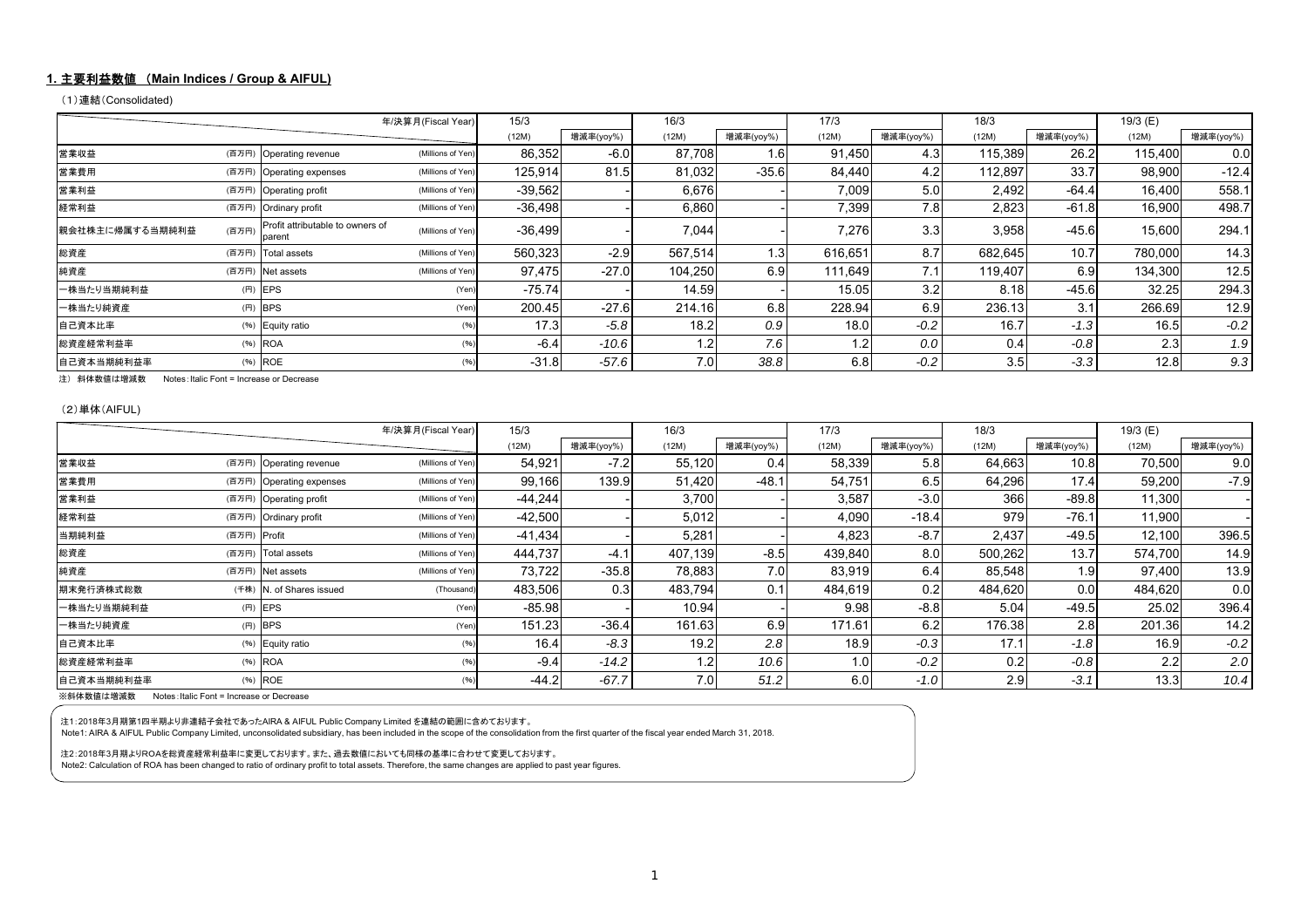#### **2.** グループ合計営業実績 **( Operating Results / Group Total )**

```
(1)営業実績 (Operating results) 営業債権ベース(Including off-balance) 会計ベース(On-Balance)
```

|               |      |                              | 年/決算月(Fiscal Year) | 15/3    |           | 16/3    |           | 17/3    |           | 18/3    |           | 18/3    |           |
|---------------|------|------------------------------|--------------------|---------|-----------|---------|-----------|---------|-----------|---------|-----------|---------|-----------|
|               |      |                              |                    |         | 增減率(yoy%) |         | 增減率(yoy%) |         | 增減率(yoy%) |         | 增減率(yoy%) |         | 增減率(yoy%) |
| 営業債権合計        | (百万円 | Total receivable outstanding | (Millions of Yen)  | 514,219 | $-0.3$    | 545,569 | 6.1       | 591,528 | 8.4       | 665,669 | 12.5      | 641.567 | 13.1      |
| 営業貸付金残高       |      | Loans outstanding            |                    | 350,017 | 0.6       | 376,224 | 7.5       | 412,649 | 9.7       | 472,018 | 14.4      | 412,706 | 17.0      |
| 無担保ローン        |      | Unsecured                    |                    | 273,628 | 4.7       | 306,601 | 12.1      | 346,411 | 13.0      | 404,056 | 16.6      | 376,504 | 19.4      |
| 有担保ローン        |      | Secured                      |                    | 34,904  | $-15.4$   | 28,139  | $-19.4$   | 24,044  | $-14.6$   | 20,923  | $-13.0$   | 20,923  | $-13.0$   |
| 事業者ローン        |      | Small business               |                    | 41,485  | $-8.9$    | 41,483  | $-0.0$    | 42,192  | 1.7       | 47.037  | 11.5      | 15,277  | 15.5      |
| 割賦売掛金残高       |      | Installment receivables      |                    | 84,332  | $-1.1$    | 90,166  | 6.9       | 97,134  | 7.7       | 100,460 | 3.4       | 97,252  | 3.2       |
| 支払承諾見返        |      | Credit guarantee             |                    | 73,874  | $-2.2$    | 73,411  | $-0.6$    | 75,747  | 3.2       | 86,465  | 14.1      | 124,883 | 9.1       |
| その他営業債権       |      | Other                        |                    | 5,994   | $-15.9$   | 5,767   | $-3.8$    | 5,997   | 4.0       | 6,725   | 12.1      | 6,725   | 12.1      |
| 口座数(残高あり)     | (千件) | N. of customer accounts      | (Thousand)         | 824     | 0.9       | 861     | 4.5       | 916     | 6.4       | 1,299   | 41.7      |         |           |
| 無担保ローン        |      | Unsecured                    |                    | 782     | 1.7       | 821     | 5.1       | 879     | 7.0       | 1,259   | 43.3      |         |           |
| 有担保ローン        |      | Secured                      |                    | 14      | $-19.3$   | 11      | $-19.8$   |         | $-18.8$   |         | $-16.9$   |         |           |
| 事業者ローン        |      | Small business               |                    | 28      | $-8.7$    | 28      | 1.2       | 28      | 0.7       | 32      | 12.3      |         |           |
| クレジットカード会員数   | (千件) | Credit card holders          | (Thousand)         | 6,023   | 3.5       | 6,291   | 4.5       | 5,883   | $-6.5$    | 5,771   | $-1.9$    |         |           |
| 新規顧客件数        | (件)  | New accounts                 | (Number            | 156,707 | 31.9      | 185,908 | 18.6      | 188,168 | 1.2       | 423,106 | 124.9     |         |           |
| 無担保ローン        |      | Unsecured                    |                    | 153,135 | 30.9      | 180,666 | 18.0      | 182,604 | 1.1       | 415,738 | 127.7     |         |           |
| 有担保ローン        |      | Secured                      |                    | 271     | 158.1     | 275     | 1.5       | 220     | $-20.0$   | 266     | 20.9      |         |           |
| 事業者ローン        |      | Small business               |                    | 3,301   | 97.3      | 4,967   | 50.5      | 5,344   | 7.6       | 7,102   | 32.9      |         |           |
| 新規クレジットカード発券数 |      | (千枚) New credit cards issued | (Thousand)         | 468     | $-3.1$    | 501     | 7.1       | 512     | 2.2       | 517     | 0.8       |         |           |
|               |      |                              |                    |         |           |         |           |         |           |         |           |         |           |

#### (2)社員数(N. of Total Employees)

|       | 年/決算月(Fiscal Year)                  | 15/3  |          | 16/3  |          | 17/3  |          | 18/3  |          |
|-------|-------------------------------------|-------|----------|-------|----------|-------|----------|-------|----------|
|       |                                     |       | 增減数(yoy) |       | 增減数(yoy) |       | 增減数(yoy) |       | 增減数(yoy) |
| 社員数   | $(\lambda)$ N. of total employees   | 2,307 | 142      | 2,481 | 174      | 2,489 |          | 3,497 | 1,008    |
| 正社員数  | N. of employees (regularly payroll) | .350  | -19      | .433  | 83       | ,473  | 40       | 2,503 | 1,030    |
| 非正社員数 | N. of employees (temp.)             | 957   | 161      | .048  | Q1       | .016  | $-32$    | 994   | $-22$    |

注1:「営業債権べース(including off-balance)」と記されている数値につきましては、債権流動化により会計上はバランスシートから落ちている営業債権も含めた、「社内管理用の参考数値」です。<br>Note : "Including off-balance" is Receivable outstanding including off-balance sheet amount due to securitization.

注2:2018年3月期第1四半期より非連結子会社であったAIRA & AIFUL Public Company Limited を連結の範囲に含めております。

Note: AIRA & AIFUL Public Company Limited, unconsolidated subsidiary, has been included in the scope of the consolidation from the first quarter of the fiscal year ended March 31, 2018.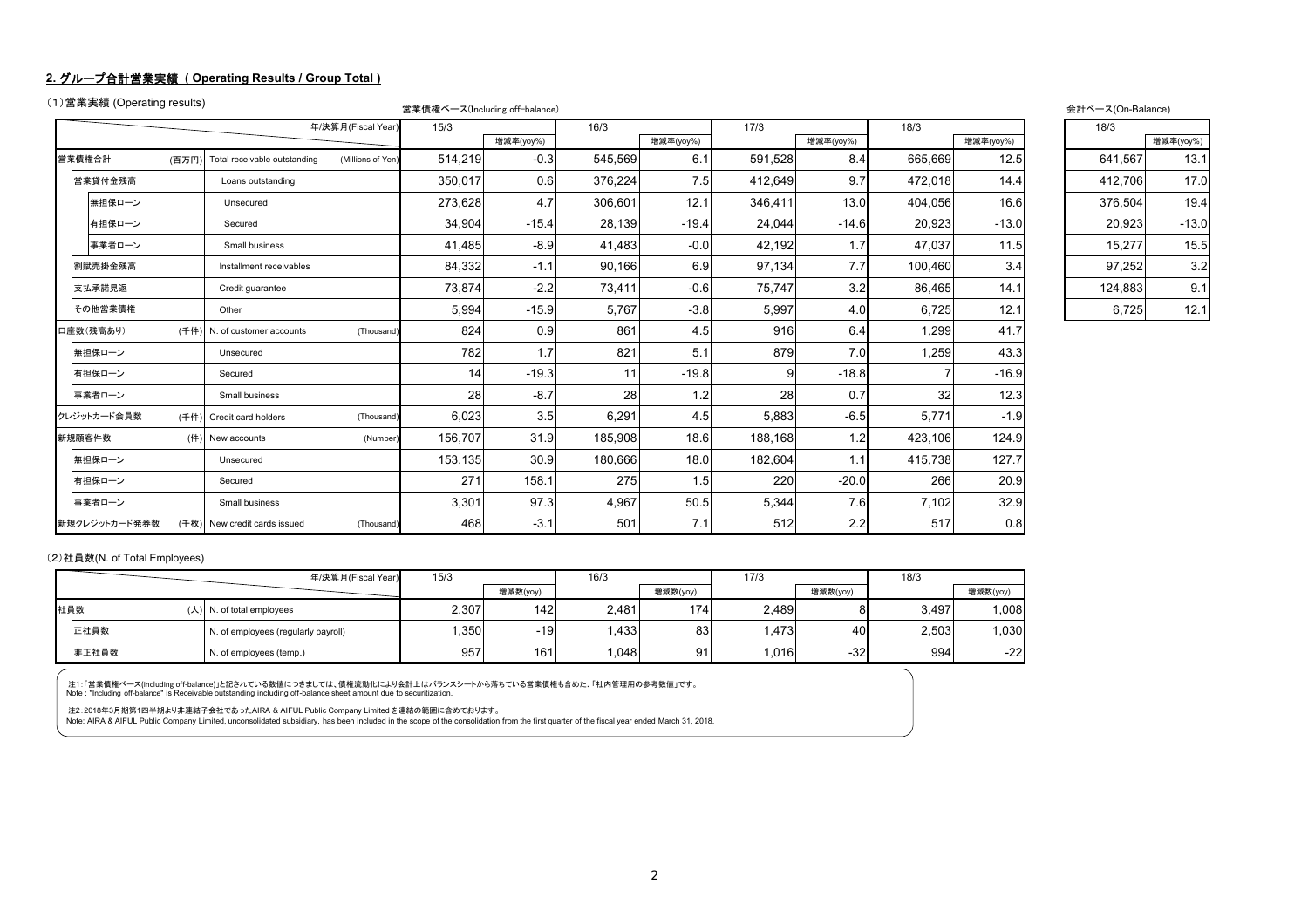#### **3.** グループ合計損益の内訳 (**Revenue and Expenses / Group Total )**

会計ベース(On-balance) (百万円/ Millions of Yen)

|      |                 | 年/決算月(Fiscal Year)                                      | 15/3      |                     | 16/3   |                  | 17/3   |                  | 18/3     |                                     |                   |
|------|-----------------|---------------------------------------------------------|-----------|---------------------|--------|------------------|--------|------------------|----------|-------------------------------------|-------------------|
|      |                 |                                                         | (12M)     | 増減率                 | (12M)  | 増減率              | (12M)  | 増減率              | (12M)    | 営業債権残高比%<br>% of total receivables) | 増減率               |
| 営業収益 |                 | Operating revenue                                       | 86,352    | $(yoy\%)$<br>$-6.0$ | 87,708 | $(yoy\%)$<br>1.6 | 91,450 | $(yoy\%)$<br>4.3 | 115,389  | 19.0                                | $(yoy\%)$<br>26.2 |
|      | 営業貸付金利息         | Interest on loans                                       | 43,761    | $-13.5$             | 44,255 | 1.1              | 47,869 | 8.2              | 56,305   | 9.3                                 | 17.6              |
|      | 無担保ローン          | Unsecured                                               | 35,855    | $-11.9$             | 37,705 | 5.2              | 42,892 | 13.8             | 51.949   | 8.6                                 | 21.1              |
|      | 有担保ローン          | Secured                                                 | 5,567     | $-21.2$             | 4,483  | $-19.5$          | 3,206  | $-28.5$          | 2,597    | 0.4                                 | $-19.0$           |
|      | 事業者ローン          | Small business                                          | 2,339     | $-16.4$             | 2,066  | $-11.7$          | 1,769  | $-14.4$          | 1.758    | 0.3                                 | $-0.6$            |
|      | 信用購入あっせん収益      | Revenue from installment receivable                     | 13.677    | 0.5                 | 14,706 | 7.5              | 15.531 | 5.6              | 16.038   | 2.6                                 | 3.3               |
|      | 信用保証収益          | Revenue from credit quarantee                           | 11,381    | 43.2                | 12,491 | 9.7              | 12,494 | 0.0              | 12,992   | 2.1                                 | 4.0               |
|      | その他の営業収益        | Other operating revenue                                 | 17,531    | $-11.1$             | 16.254 | $-7.3$           | 15,555 | $-4.3$           | 30.052   | 5.0                                 | 93.2              |
|      | 買取債権回収高         | Collection from purchased receivable                    | 2,136     | $-29.1$             | 2,142  | 0.3              | 2,096  | $-2.1$           | 2,074    | 0.3                                 | $-1.1$            |
|      | 償却債権取立益         | Recoveries of written off claims                        | 7,741     | $-19.9$             | 6,021  | $-22.2$          | 5,678  | $-5.7$           | 6,411    | 1.1                                 | 12.9              |
|      | その他             | Other                                                   | 7,653     | 8.6                 | 8,091  | $\overline{5.7}$ | 7,780  | $-3.8$           | 21,566   | 3.6                                 | 177.2             |
| 営業費用 |                 | Operating expenses                                      | 125,914   | 81.5                | 81,032 | $-35.6$          | 84,440 | 4.2              | 112,897  | 18.6                                | 33.7              |
|      | 金融費用            | Financial expenses                                      | 8.606     | 47.3                | 7.780  | $-9.6$           | 8.030  | 3.2              | 7.560    | 1.2                                 | $-5.9$            |
|      | 売上原価            | Cost of sales                                           | 1,732     | $-26.7$             | 1,609  | $-7.1$           | 1,537  | $-4.5$           | 12,815   | 2.1                                 | 733.4             |
|      | 債権買取原価          | Cost of purchased receivable                            | 1,534     | $-32.7$             | 1,351  | $-12.0$          | 1,476  | 9.3              | 1,497    | 0.2                                 | 1.5               |
|      | その他             | Other                                                   | 197       | 147.1               | 258    | 30.8             | 61     | $-76.3$          | 11,317   | 1.9                                 |                   |
|      | 貸倒関連費用          | Credit cost                                             | 2,234     | $-79.6$             | 16,126 | 621.6            | 20,744 | 28.6             | 20,497   | 3.4                                 | $-1.2$            |
|      | 貸倒損失            | Bad debt write offs                                     | 22,883    | $-10.5$             | 21,561 | $-5.8$           | 20,816 | $-3.5$           | 22,651   | 3.7                                 | 8.8               |
|      | 利息返還関連費用        | Expenses for interest repayment                         | 63,733    |                     | 2,897  | $-95.5$          |        |                  | 12,384   | 2.0                                 |                   |
|      | 利息返還金           | Interest repayment                                      | 29,902    | $-9.7$              | 32,610 | 9.1              | 28,545 | $-12.5$          | 22,484   | 3.7                                 | $-21.2$           |
|      | その他の営業費用        | Other operating expenses (SG & A)                       | 49,607    | 2.6                 | 52,617 | 6.1              | 54,127 | 2.9              | 59,638   | 9.8                                 | 10.2              |
|      | 広告宣伝費           | Advertising expenses                                    | 3,463     | 5.2                 | 3.637  | 5.0              | 3,450  | $-5.1$           | 3,592    | 0.6                                 | 4.1               |
|      | 人件費             | Personnel expenses                                      | 13,417    | $-0.7$              | 13,761 | 2.6              | 14,270 | 3.7              | 15.680   | 2.6                                 | 9.9               |
|      | その他             | Other                                                   | 32.725    | 3.8                 | 35.218 | 7.6              | 36,406 | 3.4              | 40.365   | 6.7                                 | 10.9              |
| 営業利益 |                 | Operating profit(loss)                                  | $-39,562$ |                     | 6,676  |                  | 7,009  | 5.0              | 2,492    | 0.4                                 | $-64.4$           |
|      | 営業外収益           | Non-operating income                                    | 3,133     | 37.2                | 220    | $-93.0$          | 557    | 152.8            | 359      | 0.1                                 | $-35.5$           |
|      | 営業外費用           | Non-operating expenses                                  | 70        | 130.0               | 35     | $-49.1$          | 168    | 372.3            | 28       | 0.0                                 | $-83.0$           |
| 経常利益 |                 | Ordinary profit (loss)                                  | $-36,498$ |                     | 6,860  |                  | 7,399  | 7.8              | 2,823    | 0.5                                 | $-61.8$           |
|      | 特別利益            | Extraordinary income                                    | 645       | $-89.9$             |        |                  |        |                  | 703      | 0.1                                 |                   |
|      | 特別損失            | <b>Extraordinary losses</b>                             |           |                     |        |                  |        |                  |          |                                     |                   |
|      | 税引前利益           | Profit (loss) before income taxes                       | $-35,853$ |                     | 6,860  |                  | 7,399  | 7.8              | 3,527    | 0.6                                 | $-52.3$           |
|      | 法人税・住民税及び事業税    | Income taxes-current                                    | 584       | $-23.5$             | 179    | $-69.2$          | 440    | 145.3            | 437      | 0.1                                 | $-0.8$            |
|      | 法人税等調整額         | Income taxes-deferred                                   | 61        |                     | $-363$ |                  | $-318$ |                  | 144      | 0.0                                 |                   |
|      | 当期純利益           | Profit (loss)                                           | $-36.499$ |                     | 7.044  |                  | 7,276  | 3.3              | 2.945    | 0.5                                 | $-59.5$           |
|      | 非支配株主に帰属する当期純利益 | Profit (loss) attributable to non-controlling interests |           |                     |        |                  |        |                  | $-1,012$ |                                     |                   |
|      | 親会社株主に帰属する当期純利益 | Profit (loss) attributable to owners of parent          | $-36,499$ |                     | 7.044  |                  | 7,276  | 3.3              | 3,958    | 0.7                                 | $-45.6$           |

注:2018年3月期第1四半期より非連結子会社であったAIRA & AIFUL Public Company Limited を連結の範囲に含めております。<br>Note: AIRA & AIFUL Public Company Limited, unconsolidated subsidiary, has been included in the scope of the consolidation from the first quar

3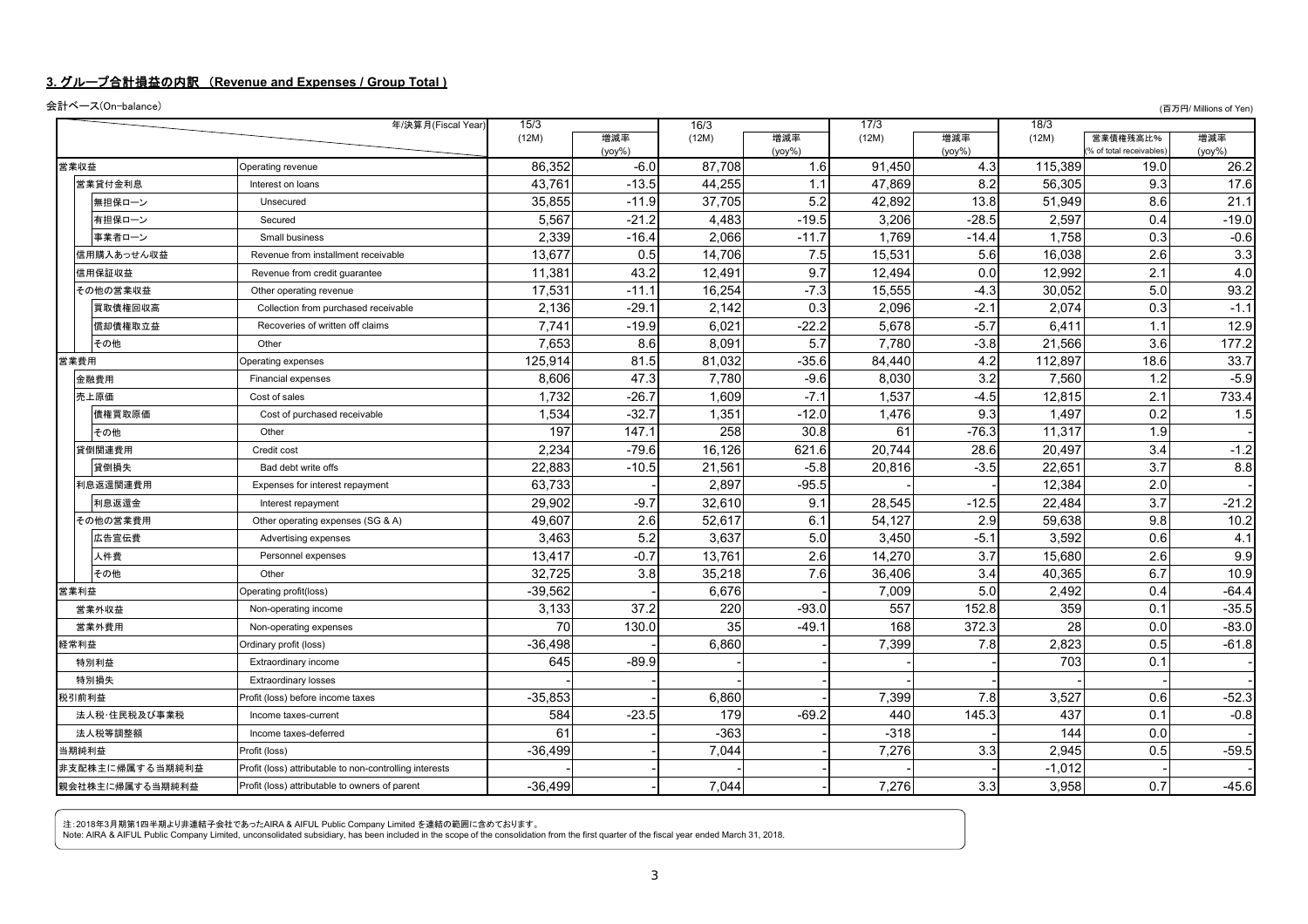#### **4.** グループ合計資金調達の状況 (**Funding / Group Total** )

#### 営業債権ベース(Including off-balance)

(1)形態別調達金額(Borrowings amount by type of lender) (百万円/ Millions of Yen)

|             | 年/決算月(Fiscal Year)         | 15/3    |         | 16/3    |         | 17/3    |         | 18/3    |         |
|-------------|----------------------------|---------|---------|---------|---------|---------|---------|---------|---------|
|             |                            |         | 構成比(%)  |         | 構成比(%)  |         | 構成比(%)  |         | 構成比(%)  |
|             |                            |         | C.R.(%) |         | C.R.(%) |         | C.R.(%) |         | C.R.(%) |
| 借入金         | Borrowings                 | 170,155 | 58.7    | 177.660 | 57.0    | 192,523 | 52.1    | 241,033 | 55.3    |
| 都市銀行等       | City banks etc.            | 24,400  | 8.4     | 24,495  | 7.9     | 27,831  | 7.5     | 31,500  | 7.2     |
| 信託銀行        | Trust banks                | 73,300  | 25.3    | 67,675  | 21.7    | 66,910  | 18.1    | 79.717  | 18.3    |
| 地方銀行·第二地方銀行 | Regional banks             | 11,275  | 3.9     | 19,473  | 6.3     | 25,684  | 7.0     | 40,510  | 9.3     |
| 系統金融機関等     | Cooperative financial Ins. | 7,600   | 2.6     |         |         |         |         |         |         |
| その他         | Other                      | 53,580  | 18.5    | 66,017  | 21.2    | 72,096  | 19.5    | 89,303  | 20.5    |
| 社債·流動化      | <b>SB &amp; ABS, ABL</b>   | 119.678 | 41.3    | 133,799 | 43.0    | 176,890 | 47.9    | 194,487 | 44.7    |
| 普通社債        | SB                         | 53.800  | 18.6    | 31.400  | 10.1    | 32,700  | 8.9     | 8,500   | 2.0     |
| 流動化         | ABS, ABL                   | 65,878  | 22.7    | 102,399 | 32.9    | 144.190 | 39.0    | 185,987 | 42.7    |
| 合計          | Total                      | 289,833 | 100.0   | 311,460 | 100.0   | 369,414 | 100.0   | 435,520 | 100.0   |

#### (2)長期・短期別調達金額(Short and long-term borrowings) (百万円/ Millions of Yen)

|          | 年/決算月(Fiscal Year)                |         |         | 16/3    |         | 17/3    |                  | 18/3    |         |
|----------|-----------------------------------|---------|---------|---------|---------|---------|------------------|---------|---------|
|          |                                   |         | 構成比(%)  |         | 構成比(%)  |         | 構成比(%)           |         | 構成比(%)  |
|          |                                   |         | C.R.(%) |         | C.R.(%) |         | C.R.(%)          |         | C.R.(%) |
| 短期調達     | Short-term borrowings             | 51,460  | 17.8    | 67,990  | 21.8    | 81.010  | 21.9             | 91,625  | 21.0    |
| 長期調達     | Long-term borrowings              | 238,373 | 82.2    | 243,470 | 78.2    | 288,404 | 78.1             | 343,895 | 79.0    |
| 固定金利借入   | Fixed interest rate borrowings    | 11,815  | 4.1     | 7,608   | 2.4     | 37.290  | 10.1             | 62.747  | 14.4    |
| 変動金利借入   | Floating interest rate borrowings | 109,880 | 37.9    | 102.062 | 32.8    | 81.623  | 22.1             | 94,960  | 21.8    |
| 社債·流動化   | SB & ABS, ABL                     | 116,678 | 40.3    | 133,799 | 43.0    | 169,490 | 45.9             | 186.187 | 42.8    |
| 普通社債(固定) | SB (Fixed interest rate)          | 53,800  | 18.6    | 31,400  | 10.1    | 32.700  | 8.9 <sub>l</sub> | 8,500   | 2.0     |
| 流動化(固定)  | ABS, ABL (Fixed interest rate)    |         |         | 20,000  | 6.4     | 45,000  | 12.2             | 75.003  | 17.2    |
| 流動化(変動)  | ABS, ABL (Floating interest rate) | 62.878  | 21.7    | 82.399  | 26.5    | 91.790  | 24.8             | 102.683 | 23.6    |
| 合 計      | Total                             | 289,833 | 100.0   | 311,460 | 100.0   | 369,414 | 100.0            | 435,520 | 100.0   |

#### (3)調達金利(Funding rate) (%)

|      | 年/決算月(Fiscal Year) | 15/3         | 16/3                             | $\rightarrow -$<br>111 | 18/3                           |
|------|--------------------|--------------|----------------------------------|------------------------|--------------------------------|
| 調達金利 | Funding rate       | 3.20         | $\sim$ $\rightarrow$<br><u>.</u> | $\sim$ $\sim$<br>ت. ک  | $\sim$<br>$\cdot$ . O $\prime$ |
| 間接   | Indirect           | 0.00<br>L.JL | 2.19                             | 2.08                   | <u>.</u>                       |
| 直接   | Direct             | 4.4,         | -3.54                            | 2.69                   | $\sim$<br>1.5C                 |

※調達金利=末約定ベース平均表面金利 ※Funding Rate = Interest Rate/Average Borrowing

注:2018年3月期第1四半期より非連結子会社であったAIRA & AIFUL Public Company Limited を連結の範囲に含めております。<br>Note: AIRA & AIFUL Public Company Limited, unconsolidated subsidiary, has been included in the scope of the consolidation from the first quar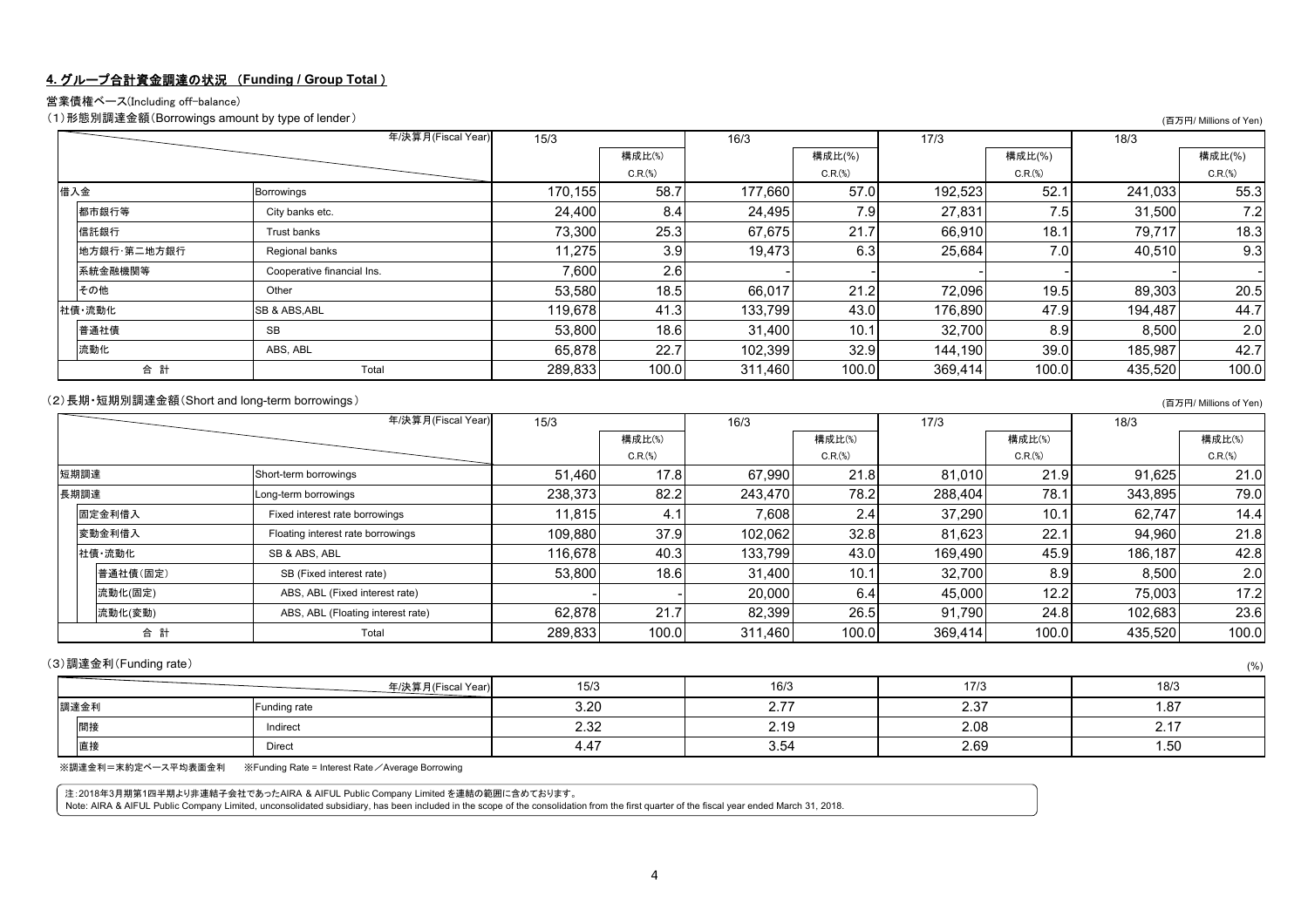#### **5.** グループ合計不良債権の状況(金融庁「**4**分類」)(**Consolidated NPL defined by FSA)**

|                        |                                                            | 営業債権ベース(Including off-balance) |          |         |          |         |          |         | (百万円/ Millions of Yen) | 会計ベース(On-Balance) |          |
|------------------------|------------------------------------------------------------|--------------------------------|----------|---------|----------|---------|----------|---------|------------------------|-------------------|----------|
|                        | 年/決算月(Fiscal Year                                          | 15/3                           |          | 16/3    |          | 17/3    |          | 18/3    |                        | 18/3              |          |
|                        |                                                            |                                | $I(L)$ % |         | $I(L)$ % |         | $/(L)$ % |         | $I(L)$ %               |                   | $/(L)$ % |
| 期末営業貸付金および破産更生債権の合計 ※1 | (L) Loans outstanding and Claims provable in bankruptcy X1 | 383.903                        |          | 408.171 |          | 441.835 |          | 499.618 |                        | 440.306           |          |
| 無担保ローン                 | Unsecured loan                                             | 273,950                        |          | 307,015 |          | 346,917 |          | 404,816 |                        | 377,264           |          |
| 無担保ローン以外               | Secured loan and Small business loan                       | 109.953                        |          | 101,155 |          | 94,918  |          | 94,801  |                        | 63.042            |          |
| 4分類開示債権合計              | 1 NPL total<br>$\bigcirc$                                  | 70,418                         | 18.34    | 66,158  | 16.21    | 66,401  | 15.03    | 71,515  | 14.31                  | 71,515            | 16.24    |
| 前年同期比                  | YOY%                                                       | $-11.1$                        |          | $-6.1$  |          | 0.4     |          | 7.7     |                        | 7.7               |          |
| 破綻先                    | Loans in legal bankruptcy                                  | 32,908                         | 8.57     | 31.105  | 7.62     | 28.712  | 6.50     | 27.147  | 5.43                   | 27.147            | 6.17     |
| 延滞債権                   | Non-accrual loans                                          | 23,819                         | 6.20     | 22,263  | 5.45     | 25,530  | 5.78     | 28,314  | 5.67                   | 28,314            | 6.43     |
| 3ヶ月以上延滞債権              | Loans past due for three months or more                    | 2,829                          | 0.74     | 3.349   | 0.82     | 4.407   | 1.00     | 5.792   | 1.16                   | 5.792             | 1.32     |
| 貸出条件緩和債権               | Restructured loans                                         | 10,861                         | 2.83     | 9.439   | 2.31     | 7.750   | 1.75     | 10,261  | 2.05                   | 10,261            | 2.33     |
| うち無担保ローン               | 2 Unsecured Ioan                                           | 23.721                         | 8.66     | 25,326  | 8.25     | 30.207  | 8.71     | 37.904  | 9.36                   | 37.904            | 10.05    |
| 前年同期比                  | YOY%                                                       | $-6.5$                         |          | 6.8     |          | 19.3    |          | 25.5    |                        | 25.5              |          |
| 破綻先                    | Loans in legal bankruptcy                                  | 243                            | 0.09     | 283     | 0.09     | 361     | 0.10     | 531     | 0.13                   | 531               | 0.14     |
| 延滞債権                   | Non-accrual loans                                          | 12,236                         | 4.47     | 13,892  | 4.52     | 18,819  | 5.42     | 22,409  | 5.54                   | 22,409            | 5.94     |
| 3ヶ月以上延滞債権              | Loans past due for three months or more                    | 2,517                          | 0.92     | 3,095   | 1.01     | 4.142   | 1.19     | 5,589   | 1.38                   | 5,589             | 1.48     |
| 貸出条件緩和債権               | Restructured loans                                         | 8,724                          | 3.18     | 8,054   | 2.62     | 6,884   | 1.98     | 9,374   | 2.32                   | 9,374             | 2.48     |
| うち無担保ローン以外             | Secured Ioan and Small business Ioan                       | 46,697                         | 42.47    | 40,832  | 40.37    | 36,193  | 38.13    | 33,611  | 35.45                  | 33,611            | 53.32    |
| 前年同期比                  | YOY%                                                       | $-13.3$                        |          | $-12.6$ |          | $-11.4$ |          | $-7.1$  |                        | $-7.1$            |          |
| 破綻先                    | Loans in legal bankruptcy                                  | 32,665                         | 29.71    | 30,821  | 30.47    | 28,351  | 29.87    | 26,616  | 28.08                  | 26,616            | 42.22    |
| 延滞債権                   | Non-accrual loans                                          | 11,582                         | 10.53    | 8.371   | 8.28     | 6.711   | 7.07     | 5.904   | 6.23                   | 5,904             | 9.37     |
| 3ヶ月以上延滞債権              | Loans past due for three months or more                    | 311                            | 0.28     | 253     | 0.25     | 264     | 0.28     | 203     | 0.21                   | 203               | 0.32     |
| 貸出条件緩和債権               | Restructured loans                                         | 2,136                          | 1.94     | 1.385   | 1.37     | 866     | 0.91     | 887     | 0.94                   | 887               | 1.41     |
| 期末貸倒引当金                | 3 Allowance for NPL<br>3                                   | 79,708                         |          | 72,643  |          | 70,172  |          | 66,959  |                        |                   |          |
| 流動                     | $\alpha$<br>Current assets                                 | 48.757                         |          | 43.188  |          | 42,971  |          | 41,344  |                        |                   |          |
| 固定 ※2                  | Non-current assets *2                                      | 30.950                         |          | 29,455  |          | 27,200  |          | 25,614  |                        |                   |          |
| NPLカバー率(ALL)           | (3)(1)<br>3/1 Coverage ratio (All)                         | 113.2                          |          | 109.8   |          | 105.7   |          | 93.6    |                        |                   |          |
| NPLカバー率 (無担保)          | (4)/2<br>4/2 Coverage ratio (Unsecured)                    | 205.5                          |          | 170.5   |          | 142.3   |          | 109.1   |                        |                   |          |

※1 不良債権には破産更生債権が含まれている為、期末営業貸付金及び破産更生債権を合算した数値から不良債権比率を算出しております。

Because NPL include claims provable in bankruptcy, NPL ratios are calculated based on the combined figures of loans outstanding and claims provable in bankruptcy at the end of each period.

※2 無担保ローン以外の不良債権は主に有担保ローン(不動産担保ローン)となります。融資額が担保価値を上回る部分については、貸倒引当金(固定)を計上しております。

NPLs other than unsecured loans are mainly secured loans. The portion of the loans that exceeds the value of the secured property is booked to the allowance for doubtful accounts (fixed).

注:2018年3月期第1四半期より非連結子会社であったAIRA & AIFUL Public Company Limited を連結の範囲に含めております。

Note: AIRA & AIFUL Public Company Limited, unconsolidated subsidiary, has been included in the scope of the consolidation from the first quarter of the fiscal year ended March 31, 2018.

#### 破綻先

-----<br>未収利息不計上貸付金のうち、破産債権、再生債権、更生債権、その他これらに準ずる貸付金

#### 延滞債権

滞債権<br>その他の未収利息不計上の、5ヶ月以上11ヶ月未満延滞債権(回収専門の管理センターが管理) NOn-accrual loans:

但し、債務者の経営再建または支援を図ることを目的として利息の支払いを猶予したものを除く

## 3ヶ月以上延滞債権<br>営業店債権の内、3ヶ月以上5ヶ月未満の延滞債権(未収利息計上)

#### 貸出条件緩和債権

 上記以外の当該貸付金の回収を促進することなどを目的に、金利の減免等債務者に有利となる取決めを行なった貸付金

#### Loans in legal bankruptcy*:*

 Loans to borrowers declared bankruptcy, to borrowers under reorganization, or other similar circumstances, which are part of loans exclusive of accrued interest.

**INPL's exclusive of accrued interest.** That are past due for over 5 months or more and held by collection department. This category excludes loans on which interest is being waived in support of business restructuring.

#### Loans past due for three months or more:

**INPL's past due for 3 months or more that do not fall into the above two categories.** 

#### Restructured loans

 NPL's, other than those in the above three categories, in which favorable terms, such as the reduction of interest, have been granted with a view to promoting recovery of the loans.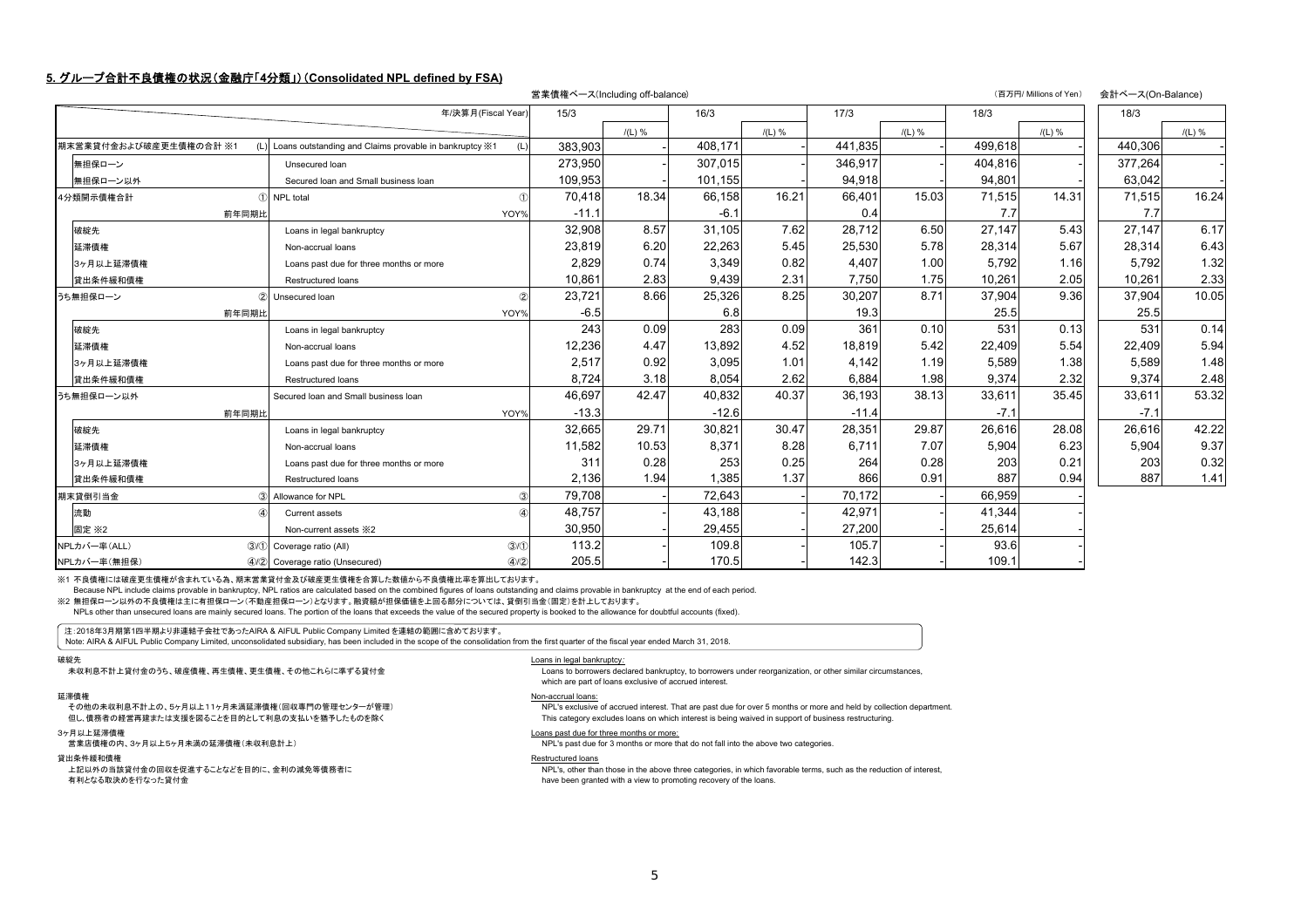#### **6.** アイフル営業実績 (**Operating Results / AIFUL**)

|        | (1)営業実績(Operating results) |      |                              |                    | 営業債権ベース(Including off-balance) |           |         |           |         |           |         |           | 会計ベース(On-Balance) |           |
|--------|----------------------------|------|------------------------------|--------------------|--------------------------------|-----------|---------|-----------|---------|-----------|---------|-----------|-------------------|-----------|
|        |                            |      |                              | 年/決算月(Fiscal Year) | 15/3                           |           | 16/3    |           | 17/3    |           | 18/3    |           | 18/3              |           |
|        |                            |      |                              |                    |                                | 增減率(yoy%) |         | 增減率(yoy%) |         | 增減率(yoy%) |         | 增減率(yoy%) |                   | 增減率(yoy%) |
| 営業債権合計 |                            | (百万円 | Total Receivable outstanding | (Millions of Yen)  | 349,952                        | $-0.2$    | 374,362 | 7.0       | 408,259 | 9.1       | 454,316 | 11.3      | 439,734           | 12.7      |
|        | 営業貸付金残高                    |      | Loans outstanding            |                    | 264,557                        | 1.4       | 289,565 | 9.5       | 322,087 | 11.2      | 360,031 | 11.8      | 332,766           | 14.2      |
|        | 無担保ローン                     |      | Unsecured                    |                    | 229,391                        | 6.2       | 262,655 | 14.5      | 301,063 | 14.6      | 341,777 | 13.5      | 315,586           | 16.2      |
|        | 有担保ローン                     |      | Secured                      |                    | 29,274                         | $-22.2$   | 21,839  | $-25.4$   | 16,447  | $-24.7$   | 12,403  | $-24.6$   | 12,403            | $-24.6$   |
|        | 事業者ローン                     |      | Small business               |                    | 5,890                          | $-17.0$   | 5,070   | $-13.9$   | 4,575   | $-9.8$    | 5,850   | 27.9      | 4,776             | 45.0      |
|        | 支払承諾見返                     |      | Credit quarantee             |                    | 78,133                         | $-2.9$    | 78,466  | 0.4       | 80,039  | 2.0       | 87,970  | 9.9       | 100,653           | 8.6       |
|        | 割賦売掛金残高                    |      | Installment receivables      |                    | 1,820                          | $-36.0$   | 1,194   | $-34.4$   | 857     | $-28.2$   | 503     | $-41.3$   | 503               | $-41.3$   |
| その他    |                            |      | Other                        |                    | 5,440                          | $-17.2$   | 5,136   | $-5.6$    | 5,275   | 2.7       | 5,811   | 10.2      | 5,811             | 10.2      |
| 口座数    |                            | (千件) | N.of customer accounts       | (Thousand)         | 613                            | 3.9       | 664     | 8.3       | 721     | 8.7       | 802     | 11.2      |                   |           |
|        | 無担保ローン                     |      | Unsecured                    |                    | 592                            | 4.9       | 647     | 9.3       | 707     | 9.3       | 788     | 11.4      |                   |           |
|        | 有担保ローン                     |      | Secured                      |                    | 13                             | $-20.6$   | 10      | $-21.5$   | 8       | $-20.1$   | ĥ       | $-19.1$   |                   |           |
|        | 事業者ローン                     |      | Small business               |                    | ิค                             | $-15.1$   |         | $-13.2$   | 5       | $-3.2$    | 6       | 32.1      |                   |           |
| 新規顧客件数 |                            | (件)  | New accounts                 | (Number)           | 153,197                        | 30.9      | 180,805 | 18.0      | 182,778 | 1.1       | 197,826 | 8.2       |                   |           |
|        | 無担保ローン                     |      | Unsecured                    |                    | 153,135                        | 30.9      | 180,666 | 18.0      | 182,604 | 1.1       | 197,565 | 8.2       |                   |           |
|        | 実質平均利回り ※                  |      | (%) Average yield X          | (96)               | 14.8                           | $-0.6$    | 15.2    | 0.4       | 14.7    | $-0.5$    | 14.7    | 0.0       |                   |           |

| 18/3    |           |
|---------|-----------|
|         | 增減率(yoy%) |
| 439,734 | 12.7      |
| 332,766 | 14.2      |
| 315,586 | 16.2      |
| 12,403  | $-24.6$   |
| 4,776   | 45.0      |
| 100,653 | 8.6       |
| 503     | $-41.3$   |
| 5.811   | 10.2      |

※ 実質平均利回り=営業貸付金利息/((営業貸付金期初残高+営業貸付金期末残高)÷2)(%) ※ Average Yield=Interest Income/Average Loans Outstanding (%) 注) 斜体数値は増減数

**EXA Average Yield=Interest Income/Average Loans Outstanding (%)**<br>Notes: Italic Font = Increase or Decrease

(2)チャネル展開(Marketing channel)

|              |     | 年/決算月(Fiscal Year)                  | 15/3   |          | 16/3   |          | 17/3   |                 | 18/3   |          |
|--------------|-----|-------------------------------------|--------|----------|--------|----------|--------|-----------------|--------|----------|
|              |     |                                     |        | 增減数(yoy) |        | 增減数(yoy) |        | 增減数(yoy)        |        | 增減数(yoy) |
| ローン事業店舗数     | (店) | Loan business branches              | 832    | 129      | 894    | 62       | 910    | 16 <sub>1</sub> | 900    | $-10$    |
| 有人店舗         |     | Staffed branches                    | 25     |          | 25     |          | 25     |                 | 25     |          |
| 無人店舗         |     | Unstaffed branches                  | 807    | 129      | 869    | 62       | 885    | 16 <sup>1</sup> | 875    | $-10$    |
| ATM·CDネットワーク | (台) | AIFUL ATMs and Tie-up CDs           | 87,203 | 4,323    | 90,443 | 3,240    | 94,309 | 3,866           | 99,525 | 5,216    |
| 自社ATM        |     | <b>AIFUL ATMS</b>                   | 490    |          | 492    |          | 473    | $-19I$          | 469    | -4       |
| 自社ATM以外      |     | Other                               | 86,713 | 4,315    | 89,951 | 3,238    | 93,836 | 3,885           | 99,056 | 5,220    |
| 保証提携先金融機関    | (先) | Tie-up banks (Credit quarantee)     | 1361   |          | 136    |          | 139    |                 | 139    | 0        |
| 社員数          | (人) | N. of total employees               | 1,361  | 51       | 1,384  | 23       | 1,420  | 36              | 1,444  | 24       |
| 正社員数         |     | N. of employees (regularly payroll) | 903    | $-21$    | 955    | 52       | 1,019  | 64              | 1,057  | 38       |
| 非正社員数        |     | N. of employees (temp.)             | 458    | 72       | 429    | $-29$    | 401    | $-28$           | 387    | $-14$    |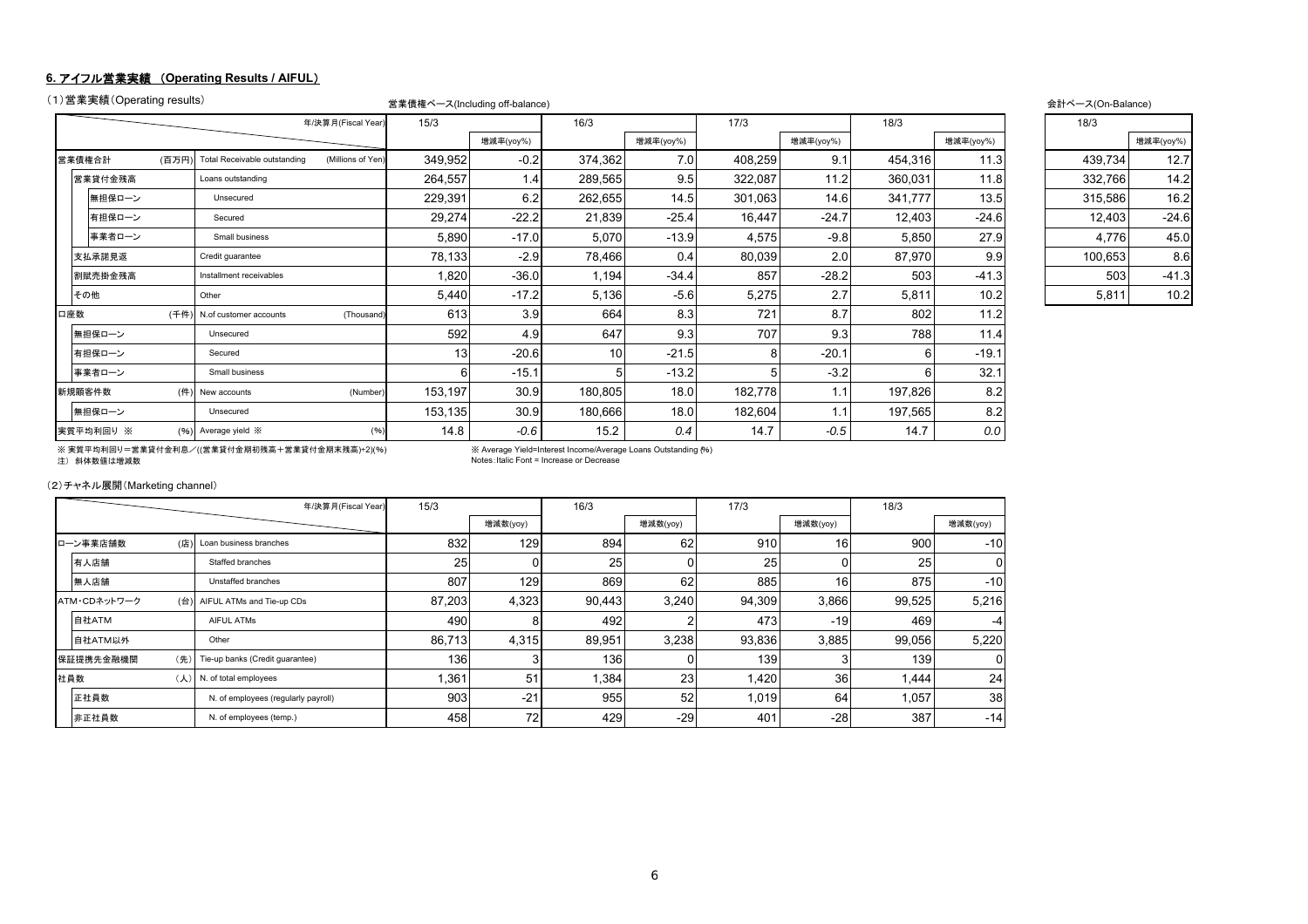### **7.** アイフル損益の内訳 (**Revenue and Expenses / AIFUL)**

会計ベース(On-balance) (百万円/ Millions of Yen)

|      |              | 年/決算月(Fiscal Year)                  | 15/3      |           | 16/3   |           | 17/3   |           | 18/3   |                          |           |
|------|--------------|-------------------------------------|-----------|-----------|--------|-----------|--------|-----------|--------|--------------------------|-----------|
|      |              |                                     | (12M)     | 増減率       | (12M)  | 増減率       | (12M)  | 増減率       | (12M)  | 営業債権残高比%                 | 増減率       |
|      |              |                                     |           | $(yoy\%)$ |        | $(yoy\%)$ |        | $(yoy\%)$ |        | (% of total receivables) | $(yoy\%)$ |
| 営業収益 |              | Operating revenue                   | 54,921    | $-7.2$    | 55.120 | 0.4       | 58,339 | 5.8       | 64.663 | 15.6                     | 10.8      |
|      | 営業貸付金利息      | Interest on loans                   | 36,150    | $-14.1$   | 36.856 | 2.0       | 40,292 | 9.3       | 45.881 | 11.1                     | 13.9      |
|      | 無担保ローン       | Unsecured                           | 29,937    | $-13.2$   | 32,086 | 7.2       | 37,318 | 16.3      | 43,510 | 10.5                     | 16.6      |
|      | 有担保ローン       | Secured                             | 5,147     | $-17.4$   | 3,918  | $-23.9$   | 2,547  | $-35.0$   | 1.862  | 0.4                      | $-26.9$   |
|      | 事業者ローン       | Small business                      | 1,064     | $-21.8$   | 852    | $-20.0$   | 426    | $-49.9$   | 507    | 0.1                      | 18.9      |
|      | 信用保証収益       | Revenue from credit quarantee       | 10,136    | 52.3      | 11,221 | 10.7      | 11,106 | $-1.0$    | 10,976 | 2.6                      | $-1.2$    |
|      | 信用購入あっせん収益   | Revenue from installment receivable | 143       | $-36.6$   | 115    | $-19.1$   | 114    | $-1.0$    | 19     | 0.0                      | $-83.1$   |
|      | その他の営業収益     | Other operating revenue             | 8,492     | $-17.2$   | 6,926  | $-18.4$   | 6,825  | $-1.5$    | 7,785  | 1.9                      | 14.1      |
|      | 償却債権取立益      | Recoveries of written off claims    | 7,542     | $-20.9$   | 5,789  | $-23.2$   | 5,415  | $-6.5$    | 6,126  | 1.5                      | 13.1      |
|      | その他          | Other                               | 949       | 33.0      | 1.137  | 19.7      | 1,409  | 24.0      | 1.659  | 0.4                      | 17.7      |
| 営業費用 |              | Operating expenses                  | 99,166    | 139.9     | 51,420 | $-48.1$   | 54,751 | 6.5       | 64,296 | 15.5                     | 17.4      |
|      | 金融費用         | <b>Financial expenses</b>           | 7,275     | 56.4      | 6,290  | $-13.5$   | 6,369  | 1.3       | 5,841  | 1.4                      | $-8.3$    |
|      | 貸倒関連費用       | Credit cost                         | $-881$    |           | 14,171 |           | 16,724 | 18.0      | 13,281 | 3.2                      | $-20.6$   |
|      | 貸倒損失         | Bad debt write-offs                 | 19,467    | $-10.7$   | 18.224 | $-6.4$    | 17,574 | $-3.6$    | 18.012 | 4.3                      | 2.5       |
|      | 利息返還関連費用     | Expenses for Interest repayment     | 63,733    |           |        |           |        |           | 12,384 | 3.0                      |           |
|      | 利息返還金        | Interest repayment                  | 28,525    | $-10.0$   | 31,087 | 9.0       | 27,006 | $-13.1$   | 21,221 | 5.1                      | $-21.4$   |
|      | その他の営業費用     | Other operating expenses (SG & A)   | 29,039    | 3.3       | 30,958 | 6.6       | 31,658 | 2.3       | 32,788 | 7.9                      | 3.6       |
|      | 広告宣伝費        | Advertising expenses                | 2,985     | 2.1       | 3,031  | 1.5       | 3,000  | $-1.0$    | 2,980  | 0.7                      | $-0.7$    |
|      | 人件費          | Personnel expenses                  | 9,131     | $-2.8$    | 8.843  | $-3.2$    | 9,420  | 6.5       | 9.651  | 2.3                      | 2.4       |
|      | その他          | Other                               | 16,921    | 7.2       | 19,084 | 12.8      | 19,236 | 0.8       | 20,157 | 4.9                      | 4.8       |
| 営業利益 |              | Operating profit (loss)             | $-44,244$ |           | 3,700  |           | 3,587  | $-3.0$    | 366    | 0.1                      | $-89.8$   |
|      | 営業外収益        | Non-operating income                | 2,335     | $-48.0$   | 1,343  | $-42.5$   | 642    | $-52.2$   | 657    | 0.2                      | 2.4       |
|      | 営業外費用        | Non-operating expenses              | 591       |           | 31     | $-94.7$   | 139    | 350.2     | 44     | 0.0                      | $-68.2$   |
| 経常利益 |              | Ordinary profit (loss)              | $-42,500$ |           | 5,012  |           | 4,090  | $-18.4$   | 979    | 0.2                      | $-76.1$   |
|      | 特別利益         | Extraordinary income                | 320       | 253.7     |        |           |        |           | 703    | 0.2                      |           |
|      | 特別損失         | <b>Extraordinary losses</b>         |           |           |        |           |        |           |        |                          |           |
|      | 税引前利益        | Profit (loss) before income taxes   | $-42,180$ |           | 5,012  |           | 4,090  | $-18.4$   | 1.683  | 0.4                      | $-58.8$   |
|      | 法人税・住民税及び事業税 | Income taxes-current                | $-800$    |           | $-249$ |           | $-725$ |           | $-736$ |                          |           |
|      | 法人税等調整額      | Income taxes-deferred               | 54        | 68.5      | $-18$  |           |        |           | $-17$  |                          |           |
|      | 当期純利益        | Profit (loss)                       | $-41,434$ |           | 5,281  |           | 4,823  | $-8.7$    | 2,437  | 0.6                      | $-49.5$   |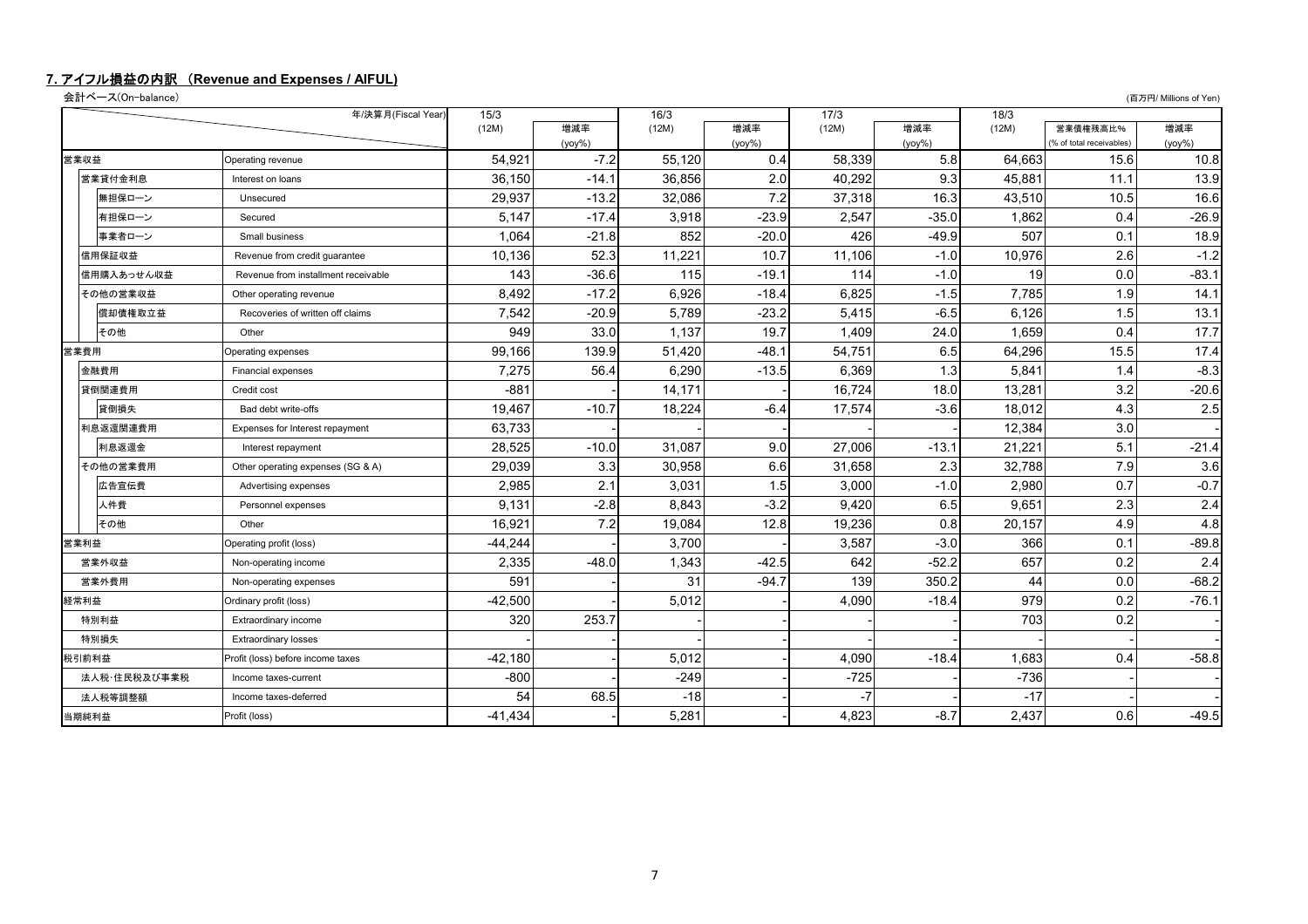### **8.** アイフル資金調達の状況 (Funding / AIFUL)

営業債権ベース(Including off-balance)

(1)形態別調達金額(Borrowings amount by type of lender) (百万円/ Millions of Yen)

|             | 年/決算月(Fiscal Year)         | 15/3    |         | 16/3    |         | 17/3    |         | 18/3    |         |
|-------------|----------------------------|---------|---------|---------|---------|---------|---------|---------|---------|
|             |                            |         | 構成比(%)  |         | 構成比(%)  |         | 構成比(%)  |         | 構成比(%)  |
|             |                            |         | C.R.(%) |         | C.R.(%) |         | C.R.(%) |         | C.R.(%) |
| 借入金         | Borrowings                 | 118.800 | 55.9    | 90,518  | 46.4    | 106,551 | 43.5    | 152.870 | 50.1    |
| 都市銀行等       | City banks etc.            | 24,400  | 11.5    | 24,495  | 12.6    | 27,831  | 11.4    | 31,500  | 10.3    |
| 信託銀行        | Trust banks                | 73,300  | 34.5    | 45,775  | 23.5    | 51.210  | 20.9    | 69,217  | 22.7    |
| 地方銀行·第二地方銀行 | Regional banks             | 11.275  | 5.3     | 16,973  | 8.7     | 21,684  | 8.8     | 34,676  | 11.4    |
| 系統金融機関等     | Cooperative financial Ins. | 7,600   | 3.6     |         |         |         |         |         |         |
| その他         | Other                      | 2,225   | 1.0     | 3,275   | 1.7     | 5,825   | 2.4     | 17.475  | 5.7     |
| 社債·流動化      | <b>SB &amp; ABS, ABL</b>   | 93,845  | 44.1    | 104,355 | 53.6    | 138,661 | 56.5    | 152,272 | 49.9    |
| 普通社債        | <b>SB</b>                  | 53,800  | 25.3    | 31,400  | 16.1    | 32,700  | 13.3    | 8,500   | 2.8     |
| 流動化         | ABS, ABL                   | 40.045  | 18.8    | 72.955  | 37.4    | 105.961 | 43.2    | 143.772 | 47.1    |
| 合計          | Total                      | 212,645 | 100.0   | 194,873 | 100.0   | 245,212 | 100.0   | 305,142 | 100.0   |

#### (2)長期 短期別調達金額(Short and Long-term Borrowings ) controlled the state of Yen and District and Long-term Borrowings )

|        | 年/決算月(Fiscal Year)                | 15/3    |                  | 16/3    |         | 17/3    |         | 18/3    |         |
|--------|-----------------------------------|---------|------------------|---------|---------|---------|---------|---------|---------|
|        |                                   |         | 構成比(%)           |         | 構成比(%)  |         | 構成比(%)  |         | 構成比(%)  |
|        |                                   |         | C.R.(%)          |         | C.R.(%) |         | C.R.(%) |         | C.R.(%) |
| 短期調達   | Short-term borrowings             | 3,000   | 1.4              | 2,300   |         | 5,300   | 2.2     | 7,000   | 2.3     |
| 長期調達   | Long-term borrowings              | 209,645 | 98.6             | 192,573 | 98.8    | 239,912 | 97.8    | 298,142 | 97.7    |
| 固定金利借入 | Fixed interest rate borrowings    | 11.815  | 5.6 <sub>1</sub> | 5,150   | 2.6     | 31.998  | 13.0    | 60,389  | 19.8    |
| 変動金利借入 | Floating interest rate borrowings | 106,985 | 50.3             | 83,068  | 42.6    | 69,253  | 28.2    | 85,480  | 28.0    |
| 社債     | <b>SB</b>                         | 53,800  | 25.3             | 31,400  | 16.1    | 32.700  | 13.3    | 8,500   | 2.8     |
| 流動化    | ABS, ABL                          | 37.045  | 17.4             | 72.955  | 37.4    | 105.961 | 43.2    | 143.772 | 47.1    |
| 合計     | Total                             | 212,645 | 100.0            | 194,873 | 100.0   | 245.213 | 100.0   | 305,142 | 100.0   |

(3)調達金利(Funding Rate) (%)

|      | 年/決算月(Fiscal Year) | 15/3         | 16/3                             | 17/3 | 18/3   |
|------|--------------------|--------------|----------------------------------|------|--------|
| 調達金利 | Funding rate       | 3.44         |                                  | 2.67 | 1.86   |
| 間接   | Indirect           | 0.00<br>2.63 | $\sim$ $\sim$ $\sim$<br><u>.</u> | 2.56 | 2.44   |
| 直接   | <b>Direct</b>      | 4.46         | 3.53                             | 2.76 | $\sim$ |

※調達金利=末約定ベース平均表面金利 ※Funding Rate = Interest Rate/Average Borrowing

| 《参考》      |                      |             |         |      | (% ) |
|-----------|----------------------|-------------|---------|------|------|
| 長期プライムレート | Long term prime rate | $-15$       | 0.95    | 0.95 | 1.00 |
| 5年スワップレー  | TY SWAP rate         | ≎ ^∩<br>∪.∪ | $-0.02$ |      | ∪. ı |
| JGB(10年)  | 10Y JGB              | 0.40        | $-0.05$ | 0.07 | 0.04 |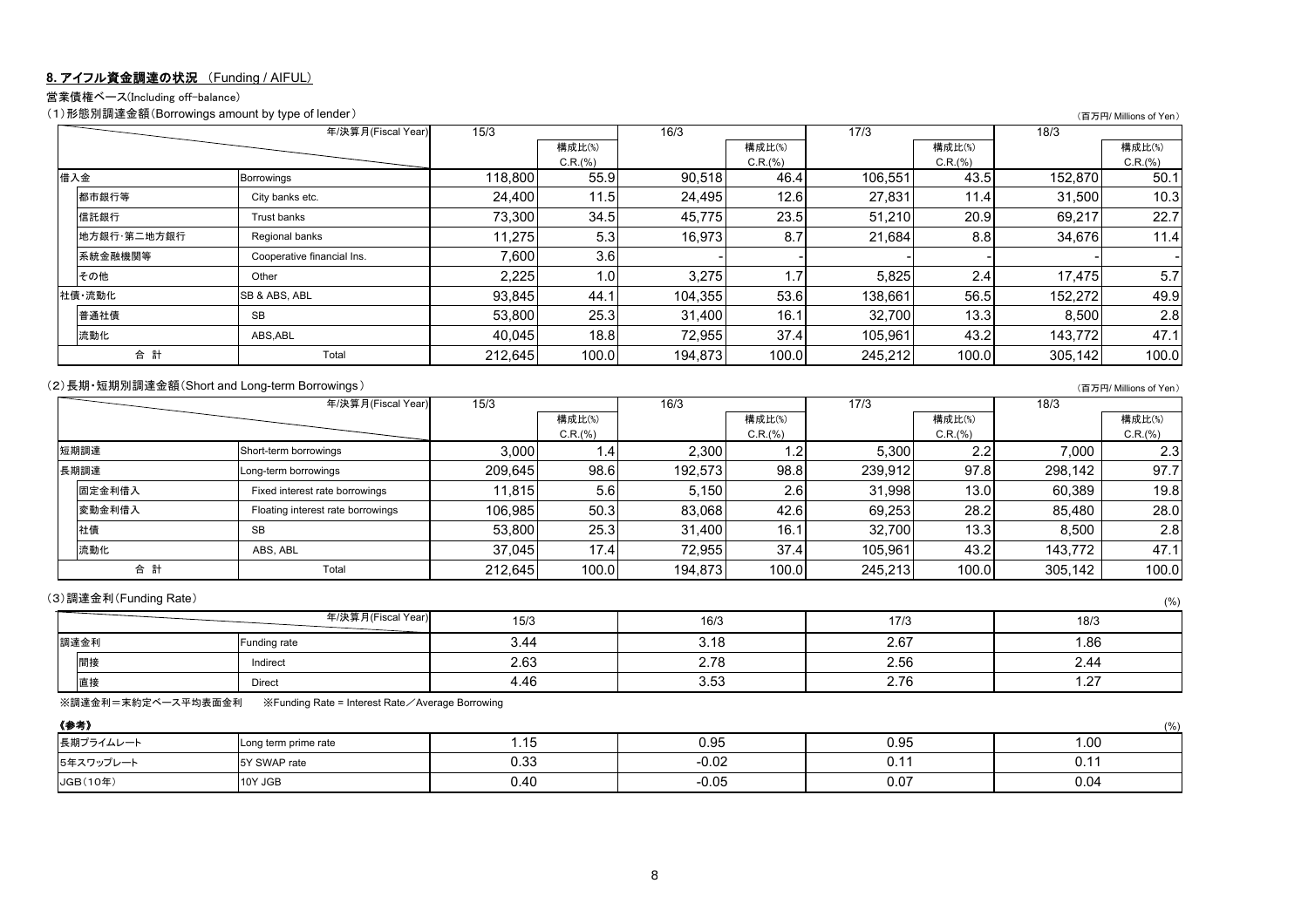### **9.** アイフル貸倒の状況 (**Credit Cost / AIFUL**)

(百万円/ Millions of Yen)

|                       | 年/決算月(Fiscal Year)                                                                     | 15/3    |          | 16/3    |          | 17/3    |          | 18/3    |          |
|-----------------------|----------------------------------------------------------------------------------------|---------|----------|---------|----------|---------|----------|---------|----------|
|                       |                                                                                        |         | $/(L)$ % |         | $/(L)$ % |         | $/(L)$ % |         | $/(L)$ % |
| 営業債権合計                | (L)<br>Total receivable outstanding<br>(L)                                             | 349,952 |          | 374,362 |          | 408.259 |          | 454,316 |          |
| 期末営業貸付金               | Loans outstanding                                                                      | 264,557 |          | 289,565 |          | 322,087 |          | 360,031 |          |
| 無担保                   | Unsecured                                                                              | 229,391 |          | 262,655 |          | 301,063 |          | 341,777 |          |
| 有担保                   | Secured                                                                                | 29,274  |          | 21,839  |          | 16,447  |          | 12,403  |          |
| 事業者                   | Small business                                                                         | 5.890   |          | 5,070   |          | 4,575   |          | 5,850   |          |
| 割賦売掛金                 | Installment receivables                                                                | 1.820   |          | 1.194   |          | 857     |          | 503     |          |
| 支払承諾見返等               | Credit guarantee, etc.                                                                 | 83,574  |          | 83,602  |          | 85,314  |          | 93,781  |          |
| 期初貸倒引当金 (流動)          | Allowance for doubtful accounts at the<br>beginning of FY (BS: Current assets)         | 59,234  |          | 38,765  |          | 34,549  |          | 33,554  |          |
| 貸倒発生額合計               | $\bigcirc$<br>$\circ$<br>Total bad debt                                                | 19.467  | 5.56     | 18,224  | 4.87     | 17,574  | 4.30     | 18,012  | 3.96     |
| 増減率                   | YOY%                                                                                   | $-10.7$ |          | $-6.4$  |          | $-3.6$  |          | 2.5     |          |
| 貸倒発生額                 | $\circled{2}$<br>$\circled{2}$<br>Loans outstanding                                    | 15,287  | 5.78     | 14,857  | 5.13     | 14,508  | 4.50     | 14,828  | 4.12     |
| 増減率                   | YOY%                                                                                   | $-18.7$ |          | $-2.8$  |          | $-2.4$  |          | 2.2     |          |
| 無担保                   | Unsecured                                                                              | 12,554  | 5.47     | 12,576  | 4.79     | 12,924  | 4.29     | 13,654  | 4.00     |
| 有担保                   | Secured                                                                                | 1,646   | 5.62     | 1,411   | 6.46     | 905     | 5.50     | 767     | 6.19     |
| 事業者                   | Small business                                                                         | 1,086   | 18.44    | 869     | 17.15    | 678     | 14.83    | 406     | 6.95     |
| 割賦売掛金                 | Installment receivables                                                                | 487     | 26.75    | 310     | 25.95    | 166     | 19.37    | 258     | 51.31    |
| 支払承諾見返等               | Credit guarantee, etc.                                                                 | 3,693   | 4.42     | 3,056   | 3.66     | 2,900   | 3.40     | 2,925   | 3.12     |
| 個別貸倒引当金繰入<br>(個別引当) ※ | $\circled{3}$<br>3<br>Total provision for specific allowance for<br>doubtful account X | 121     | 0.03     | 165     | 0.04     | 143     | 0.04     | $-86$   |          |
| 個別繰入額                 | Loans outstanding<br>$\overline{a}$<br>$\left( \mathbf{A} \right)$                     | 86      | 0.03     | 98      | 0.03     | 82      | 0.03     | $-180$  |          |
| 無担保                   | Unsecured                                                                              | 61      | 0.03     | 106     | 0.04     | 147     | 0.05     | 254     | 0.07     |
| 有担保                   | Secured                                                                                | $-119$  |          | $-117$  |          | $-164$  |          | $-507$  |          |
| 事業者                   | Small business                                                                         | 144     | 2.45     | 110     | 2.17     | 100     | 2.19     | 72      | 1.23     |
| 支払承諾見返等               | Credit guarantee, etc.                                                                 | 34      | 0.04     | 66      | 0.08     | 60      | 0.07     | 93      | 0.10     |
| $(1+3)$               | $(1)+(3)$                                                                              | 19,589  | 5.60     | 18,389  | 4.91     | 17,717  | 4.34     | 17,926  | 3.95     |
| 増減率                   | YOY%                                                                                   | $-12.1$ |          | $-6.1$  |          | $-3.7$  |          | 1.2     |          |
| $(2) + (4)$           | $(2) + (4)$                                                                            | 15,373  | 5.81     | 14,956  | 5.17     | 14,591  | 4.53     | 14,648  | 4.07     |
| 増減率                   | YOY%                                                                                   | $-20.2$ |          | $-2.7$  |          | $-2.4$  |          | 0.4     |          |
| 無担保                   | Unsecured                                                                              | 12,616  | 5.50     | 12,683  | 4.83     | 13,071  | 4.34     | 13,909  | 4.07     |
| 有担保                   | Secured                                                                                | 1,527   | 5.22     | 1,294   | 5.93     | 740     | 4.50     | 259     | 2.09     |
| 事業者                   | Small business                                                                         | 1,230   | 20.89    | 979     | 19.32    | 778     | 17.02    | 478     | 8.18     |
| 割賦売掛金                 | Installment receivables                                                                | 487     | 26.75    | 310     | 25.95    | 166     | 19.37    | 258     | 51.31    |
| 支払承諾見返等               | Credit guarantee, etc.                                                                 | 3,728   | 4.46     | 3,122   | 3.74     | 2,960   | 3.47     | 3,019   | 3.22     |
| 貸倒関連費用(営業費用)          | Credit cost (PL: Operating expenses)                                                   | $-881$  |          | 14,171  | 3.79     | 16,724  | 4.10     | 13,281  | 2.92     |
| 期末貸倒引当金(流動)           | Allowance for doubtful accounts<br>at the end of FY (BS : Current assets)              | 38,765  | 11.08    | 34,549  | 9.23     | 33,554  | 8.22     | 28,913  | 6.36     |

※ 個別貸倒引当金繰入=破産更生債権(有担保)+民事再生債権

個別貸倒引当金繰入=破産更生債権(有担保)+民事再生債権 ※ Provision for specific allowance doubtful accounts=Loans with legal bankruptcy (secured) <sup>+</sup>Loans with civil rehabilitation law.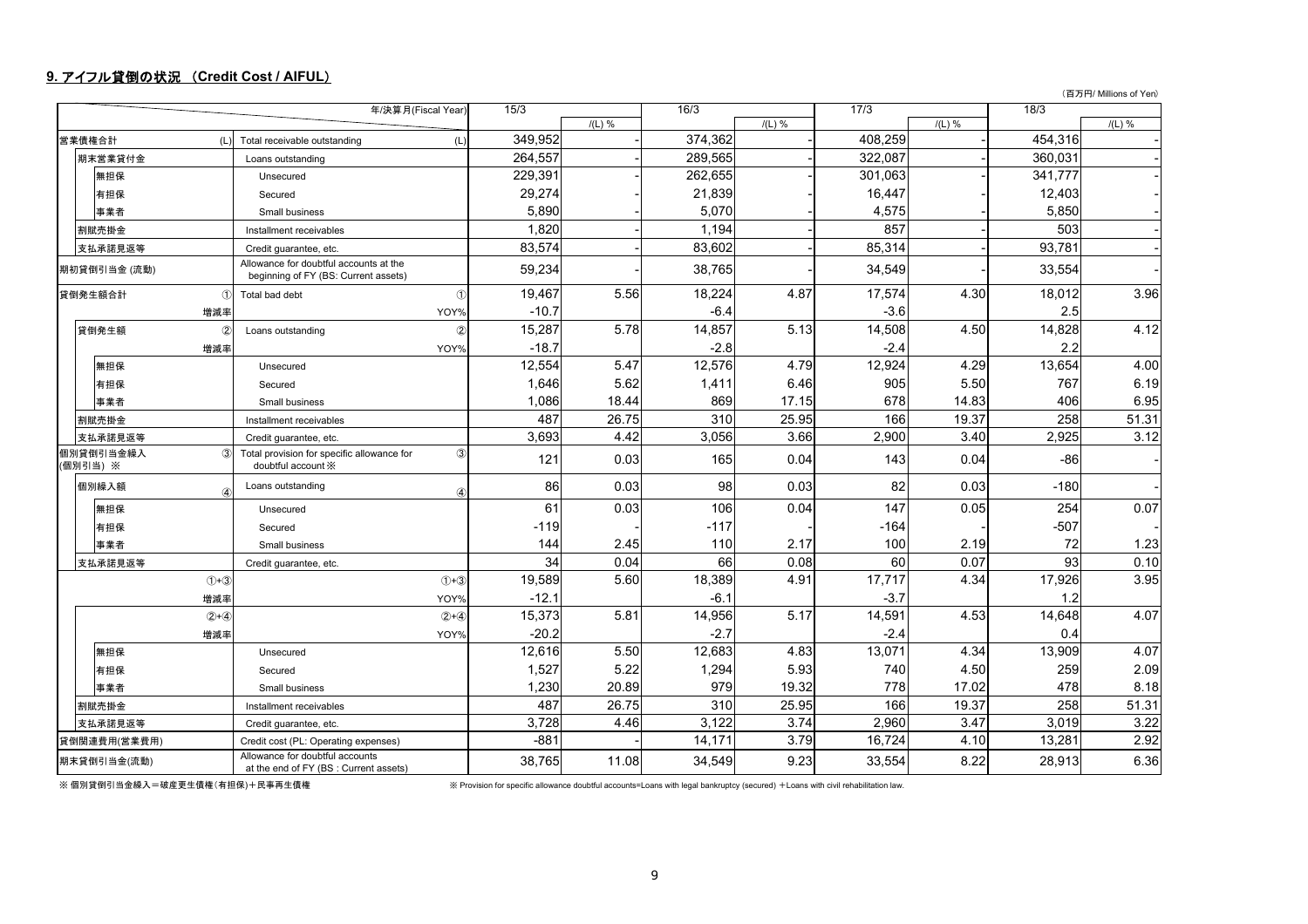## **10.** アイフル不良債権の状況(金融庁「4分類」) (**NPL's / AIFUL defined by FSA**) 営業債権ベース(Including off-balance) (百万円/ Millions of Yen) 会計ベース(On-Balance)

| 17/3<br>15/3<br>16/3<br>18/3<br>年/決算月(Fiscal Year)<br>18/3<br>$/(L)$ %<br>$/(L)$ %<br>$/(L)$ %<br>$/(L)$ %<br>$/(L)$ %<br>387,462<br>321,147<br>351,058<br>360.197<br>期末営業貸付金および破産更生債権の合計 ※<br>Loans outstanding and Claims provable in bankruptcy $\frac{1}{2}$ 1<br>297,858<br>(L)<br>229,714<br>263,069<br>301.568<br>342.537<br>316,346<br>無担保ローン<br>Unsecured loan<br>58,077<br>44,924<br>43,850<br>68,144<br>49,489<br>無担保ローン以外<br>Secured Ioan and Small business Ioan<br>61,629<br>19.19<br>61,368<br>17.48<br>65,038<br>65,687<br>22.05<br>65,038<br>16.79<br>1 NPL total<br>4分類開示債権合計<br>$-6.2$<br>$-29.4$<br>$-0.4$<br>6.0<br>6.0<br>前年同期比<br>YOY%<br>31,075<br>9.68<br>28,686<br>8.17<br>27,092<br>32,870<br>11.04<br>27,092<br>6.99<br>破綻先<br>Loans in legal bankruptcy<br>6.72<br>21,829<br>7.33<br>20,648<br>6.43<br>23,582<br>25,950<br>6.70<br>25,950<br>延滞債権<br>Non-accrual loans<br>0.87<br>0.96<br>4,122<br>1.17<br>2,586<br>3,093<br>4,959<br>1.28<br>4,959<br>3ヶ月以上延滞債権<br>Loans past due for three months or more<br>4,976<br>8,402<br>2.82<br>6,812<br>2.12<br>1.42<br>7,035<br>7,035<br>1.82<br>貸出条件緩和債権<br>Restructured loans<br>9.25<br>8.91<br>21,247<br>22,458<br>8.54<br>26,867<br>33,429<br>9.76<br>33,429<br>うち無担保ローン<br>2 Unsecured Ioan<br>$-36.5$<br>5.7<br>19.6<br>24.4<br>24.4<br>前年同期比<br>YOY%<br>344<br>211<br>263<br>0.10<br>0.11<br>496<br>496<br>破綻先<br>0.09<br>0.15<br>Loans in legal bankruptcy<br>6.08<br>11.777<br>5.13<br>5.11<br>6.38<br>13.437<br>18,340<br>21,857<br>21,857<br>延滞債権<br>Non-accrual loans<br>2,292<br>2,858<br>1.09<br>3,870<br>1.28<br>4,777<br>4,777<br>1.00<br>1.39<br>3ヶ月以上延滞債権<br>Loans past due for three months or more<br>2.24<br>1.43<br>6,296<br>6.966<br>3.03<br>5,899<br>4,311<br>6,296<br>1.84<br>貸出条件緩和債権<br>Restructured loans<br>65.22<br>39.171<br>67.45<br>34,500<br>69.71<br>31,609<br>31,609<br>44.440<br>70.36<br>うち無担保ローン以外<br>Secured Ioan and Small business Ioan<br>$-25.4$<br>$-11.9$<br>$-11.9$<br>$-8.4$<br>$-8.4$<br>前年同期比<br>YOY%<br>47.93<br>30,812<br>53.05<br>28,341<br>57.27<br>26,595<br>26,595<br>59.20<br>破綻先<br>32,658<br>Loans in legal bankruptcy<br>7,210<br>5,241<br>10.59<br>14.75<br>12.42<br>4,092<br>9.11<br>4,092<br>10,052<br>延滞債権<br>Non-accrual loans<br>294<br>235<br>0.41<br>251<br>0.51<br>182<br>0.43<br>182<br>0.41<br>3ヶ月以上延滞債権<br>Loans past due for three months or more<br>665<br>2.11<br>912<br>1.57<br>1.35<br>738<br>1,435<br>738<br>1.64<br>貸出条件緩和債権<br>Restructured loans<br>63.672<br>60,567<br>69,185<br>54,378<br>期末貸倒引当金<br>3 Allowance for NPL<br>3<br>38,765<br>34,549<br>33,554<br>28,913<br>流動<br>$\circled{4}$<br>Current assets<br>29,122<br>27,012<br>25,465<br>30,419<br>固定 ※2<br>Non-current assets *2<br>105.3<br>103.3<br>98.7<br>83.6<br>NPLカバー率(ALL)<br>(3)(1)<br>3/1 Coverage ratio (All)<br>182.4<br>153.8<br>124.9<br>86.5<br>(4/2)<br>NPLカバー率(無担保)<br>4/2 Coverage ratio (Unsecured) |  |  | 呂未頂惟ハー人(Including off-balance) |  |  |  |  |       |
|--------------------------------------------------------------------------------------------------------------------------------------------------------------------------------------------------------------------------------------------------------------------------------------------------------------------------------------------------------------------------------------------------------------------------------------------------------------------------------------------------------------------------------------------------------------------------------------------------------------------------------------------------------------------------------------------------------------------------------------------------------------------------------------------------------------------------------------------------------------------------------------------------------------------------------------------------------------------------------------------------------------------------------------------------------------------------------------------------------------------------------------------------------------------------------------------------------------------------------------------------------------------------------------------------------------------------------------------------------------------------------------------------------------------------------------------------------------------------------------------------------------------------------------------------------------------------------------------------------------------------------------------------------------------------------------------------------------------------------------------------------------------------------------------------------------------------------------------------------------------------------------------------------------------------------------------------------------------------------------------------------------------------------------------------------------------------------------------------------------------------------------------------------------------------------------------------------------------------------------------------------------------------------------------------------------------------------------------------------------------------------------------------------------------------------------------------------------------------------------------------------------------------------------------------------------------------------------------------------------------------------------------------------------------------------------------------------------------------------------------------------------------------------------------------------------------------------------------------------------------------------------------------------------------------------------------|--|--|--------------------------------|--|--|--|--|-------|
|                                                                                                                                                                                                                                                                                                                                                                                                                                                                                                                                                                                                                                                                                                                                                                                                                                                                                                                                                                                                                                                                                                                                                                                                                                                                                                                                                                                                                                                                                                                                                                                                                                                                                                                                                                                                                                                                                                                                                                                                                                                                                                                                                                                                                                                                                                                                                                                                                                                                                                                                                                                                                                                                                                                                                                                                                                                                                                                                            |  |  |                                |  |  |  |  |       |
|                                                                                                                                                                                                                                                                                                                                                                                                                                                                                                                                                                                                                                                                                                                                                                                                                                                                                                                                                                                                                                                                                                                                                                                                                                                                                                                                                                                                                                                                                                                                                                                                                                                                                                                                                                                                                                                                                                                                                                                                                                                                                                                                                                                                                                                                                                                                                                                                                                                                                                                                                                                                                                                                                                                                                                                                                                                                                                                                            |  |  |                                |  |  |  |  |       |
|                                                                                                                                                                                                                                                                                                                                                                                                                                                                                                                                                                                                                                                                                                                                                                                                                                                                                                                                                                                                                                                                                                                                                                                                                                                                                                                                                                                                                                                                                                                                                                                                                                                                                                                                                                                                                                                                                                                                                                                                                                                                                                                                                                                                                                                                                                                                                                                                                                                                                                                                                                                                                                                                                                                                                                                                                                                                                                                                            |  |  |                                |  |  |  |  |       |
|                                                                                                                                                                                                                                                                                                                                                                                                                                                                                                                                                                                                                                                                                                                                                                                                                                                                                                                                                                                                                                                                                                                                                                                                                                                                                                                                                                                                                                                                                                                                                                                                                                                                                                                                                                                                                                                                                                                                                                                                                                                                                                                                                                                                                                                                                                                                                                                                                                                                                                                                                                                                                                                                                                                                                                                                                                                                                                                                            |  |  |                                |  |  |  |  |       |
|                                                                                                                                                                                                                                                                                                                                                                                                                                                                                                                                                                                                                                                                                                                                                                                                                                                                                                                                                                                                                                                                                                                                                                                                                                                                                                                                                                                                                                                                                                                                                                                                                                                                                                                                                                                                                                                                                                                                                                                                                                                                                                                                                                                                                                                                                                                                                                                                                                                                                                                                                                                                                                                                                                                                                                                                                                                                                                                                            |  |  |                                |  |  |  |  |       |
|                                                                                                                                                                                                                                                                                                                                                                                                                                                                                                                                                                                                                                                                                                                                                                                                                                                                                                                                                                                                                                                                                                                                                                                                                                                                                                                                                                                                                                                                                                                                                                                                                                                                                                                                                                                                                                                                                                                                                                                                                                                                                                                                                                                                                                                                                                                                                                                                                                                                                                                                                                                                                                                                                                                                                                                                                                                                                                                                            |  |  |                                |  |  |  |  | 18.06 |
|                                                                                                                                                                                                                                                                                                                                                                                                                                                                                                                                                                                                                                                                                                                                                                                                                                                                                                                                                                                                                                                                                                                                                                                                                                                                                                                                                                                                                                                                                                                                                                                                                                                                                                                                                                                                                                                                                                                                                                                                                                                                                                                                                                                                                                                                                                                                                                                                                                                                                                                                                                                                                                                                                                                                                                                                                                                                                                                                            |  |  |                                |  |  |  |  |       |
|                                                                                                                                                                                                                                                                                                                                                                                                                                                                                                                                                                                                                                                                                                                                                                                                                                                                                                                                                                                                                                                                                                                                                                                                                                                                                                                                                                                                                                                                                                                                                                                                                                                                                                                                                                                                                                                                                                                                                                                                                                                                                                                                                                                                                                                                                                                                                                                                                                                                                                                                                                                                                                                                                                                                                                                                                                                                                                                                            |  |  |                                |  |  |  |  | 7.52  |
|                                                                                                                                                                                                                                                                                                                                                                                                                                                                                                                                                                                                                                                                                                                                                                                                                                                                                                                                                                                                                                                                                                                                                                                                                                                                                                                                                                                                                                                                                                                                                                                                                                                                                                                                                                                                                                                                                                                                                                                                                                                                                                                                                                                                                                                                                                                                                                                                                                                                                                                                                                                                                                                                                                                                                                                                                                                                                                                                            |  |  |                                |  |  |  |  | 7.20  |
|                                                                                                                                                                                                                                                                                                                                                                                                                                                                                                                                                                                                                                                                                                                                                                                                                                                                                                                                                                                                                                                                                                                                                                                                                                                                                                                                                                                                                                                                                                                                                                                                                                                                                                                                                                                                                                                                                                                                                                                                                                                                                                                                                                                                                                                                                                                                                                                                                                                                                                                                                                                                                                                                                                                                                                                                                                                                                                                                            |  |  |                                |  |  |  |  | 1.38  |
|                                                                                                                                                                                                                                                                                                                                                                                                                                                                                                                                                                                                                                                                                                                                                                                                                                                                                                                                                                                                                                                                                                                                                                                                                                                                                                                                                                                                                                                                                                                                                                                                                                                                                                                                                                                                                                                                                                                                                                                                                                                                                                                                                                                                                                                                                                                                                                                                                                                                                                                                                                                                                                                                                                                                                                                                                                                                                                                                            |  |  |                                |  |  |  |  | 1.95  |
|                                                                                                                                                                                                                                                                                                                                                                                                                                                                                                                                                                                                                                                                                                                                                                                                                                                                                                                                                                                                                                                                                                                                                                                                                                                                                                                                                                                                                                                                                                                                                                                                                                                                                                                                                                                                                                                                                                                                                                                                                                                                                                                                                                                                                                                                                                                                                                                                                                                                                                                                                                                                                                                                                                                                                                                                                                                                                                                                            |  |  |                                |  |  |  |  | 10.57 |
|                                                                                                                                                                                                                                                                                                                                                                                                                                                                                                                                                                                                                                                                                                                                                                                                                                                                                                                                                                                                                                                                                                                                                                                                                                                                                                                                                                                                                                                                                                                                                                                                                                                                                                                                                                                                                                                                                                                                                                                                                                                                                                                                                                                                                                                                                                                                                                                                                                                                                                                                                                                                                                                                                                                                                                                                                                                                                                                                            |  |  |                                |  |  |  |  |       |
|                                                                                                                                                                                                                                                                                                                                                                                                                                                                                                                                                                                                                                                                                                                                                                                                                                                                                                                                                                                                                                                                                                                                                                                                                                                                                                                                                                                                                                                                                                                                                                                                                                                                                                                                                                                                                                                                                                                                                                                                                                                                                                                                                                                                                                                                                                                                                                                                                                                                                                                                                                                                                                                                                                                                                                                                                                                                                                                                            |  |  |                                |  |  |  |  | 0.16  |
|                                                                                                                                                                                                                                                                                                                                                                                                                                                                                                                                                                                                                                                                                                                                                                                                                                                                                                                                                                                                                                                                                                                                                                                                                                                                                                                                                                                                                                                                                                                                                                                                                                                                                                                                                                                                                                                                                                                                                                                                                                                                                                                                                                                                                                                                                                                                                                                                                                                                                                                                                                                                                                                                                                                                                                                                                                                                                                                                            |  |  |                                |  |  |  |  | 6.91  |
|                                                                                                                                                                                                                                                                                                                                                                                                                                                                                                                                                                                                                                                                                                                                                                                                                                                                                                                                                                                                                                                                                                                                                                                                                                                                                                                                                                                                                                                                                                                                                                                                                                                                                                                                                                                                                                                                                                                                                                                                                                                                                                                                                                                                                                                                                                                                                                                                                                                                                                                                                                                                                                                                                                                                                                                                                                                                                                                                            |  |  |                                |  |  |  |  | 1.51  |
|                                                                                                                                                                                                                                                                                                                                                                                                                                                                                                                                                                                                                                                                                                                                                                                                                                                                                                                                                                                                                                                                                                                                                                                                                                                                                                                                                                                                                                                                                                                                                                                                                                                                                                                                                                                                                                                                                                                                                                                                                                                                                                                                                                                                                                                                                                                                                                                                                                                                                                                                                                                                                                                                                                                                                                                                                                                                                                                                            |  |  |                                |  |  |  |  | 1.99  |
|                                                                                                                                                                                                                                                                                                                                                                                                                                                                                                                                                                                                                                                                                                                                                                                                                                                                                                                                                                                                                                                                                                                                                                                                                                                                                                                                                                                                                                                                                                                                                                                                                                                                                                                                                                                                                                                                                                                                                                                                                                                                                                                                                                                                                                                                                                                                                                                                                                                                                                                                                                                                                                                                                                                                                                                                                                                                                                                                            |  |  |                                |  |  |  |  | 72.08 |
|                                                                                                                                                                                                                                                                                                                                                                                                                                                                                                                                                                                                                                                                                                                                                                                                                                                                                                                                                                                                                                                                                                                                                                                                                                                                                                                                                                                                                                                                                                                                                                                                                                                                                                                                                                                                                                                                                                                                                                                                                                                                                                                                                                                                                                                                                                                                                                                                                                                                                                                                                                                                                                                                                                                                                                                                                                                                                                                                            |  |  |                                |  |  |  |  |       |
|                                                                                                                                                                                                                                                                                                                                                                                                                                                                                                                                                                                                                                                                                                                                                                                                                                                                                                                                                                                                                                                                                                                                                                                                                                                                                                                                                                                                                                                                                                                                                                                                                                                                                                                                                                                                                                                                                                                                                                                                                                                                                                                                                                                                                                                                                                                                                                                                                                                                                                                                                                                                                                                                                                                                                                                                                                                                                                                                            |  |  |                                |  |  |  |  | 60.65 |
|                                                                                                                                                                                                                                                                                                                                                                                                                                                                                                                                                                                                                                                                                                                                                                                                                                                                                                                                                                                                                                                                                                                                                                                                                                                                                                                                                                                                                                                                                                                                                                                                                                                                                                                                                                                                                                                                                                                                                                                                                                                                                                                                                                                                                                                                                                                                                                                                                                                                                                                                                                                                                                                                                                                                                                                                                                                                                                                                            |  |  |                                |  |  |  |  | 9.33  |
|                                                                                                                                                                                                                                                                                                                                                                                                                                                                                                                                                                                                                                                                                                                                                                                                                                                                                                                                                                                                                                                                                                                                                                                                                                                                                                                                                                                                                                                                                                                                                                                                                                                                                                                                                                                                                                                                                                                                                                                                                                                                                                                                                                                                                                                                                                                                                                                                                                                                                                                                                                                                                                                                                                                                                                                                                                                                                                                                            |  |  |                                |  |  |  |  | 0.42  |
|                                                                                                                                                                                                                                                                                                                                                                                                                                                                                                                                                                                                                                                                                                                                                                                                                                                                                                                                                                                                                                                                                                                                                                                                                                                                                                                                                                                                                                                                                                                                                                                                                                                                                                                                                                                                                                                                                                                                                                                                                                                                                                                                                                                                                                                                                                                                                                                                                                                                                                                                                                                                                                                                                                                                                                                                                                                                                                                                            |  |  |                                |  |  |  |  | 1.68  |
|                                                                                                                                                                                                                                                                                                                                                                                                                                                                                                                                                                                                                                                                                                                                                                                                                                                                                                                                                                                                                                                                                                                                                                                                                                                                                                                                                                                                                                                                                                                                                                                                                                                                                                                                                                                                                                                                                                                                                                                                                                                                                                                                                                                                                                                                                                                                                                                                                                                                                                                                                                                                                                                                                                                                                                                                                                                                                                                                            |  |  |                                |  |  |  |  |       |
|                                                                                                                                                                                                                                                                                                                                                                                                                                                                                                                                                                                                                                                                                                                                                                                                                                                                                                                                                                                                                                                                                                                                                                                                                                                                                                                                                                                                                                                                                                                                                                                                                                                                                                                                                                                                                                                                                                                                                                                                                                                                                                                                                                                                                                                                                                                                                                                                                                                                                                                                                                                                                                                                                                                                                                                                                                                                                                                                            |  |  |                                |  |  |  |  |       |
|                                                                                                                                                                                                                                                                                                                                                                                                                                                                                                                                                                                                                                                                                                                                                                                                                                                                                                                                                                                                                                                                                                                                                                                                                                                                                                                                                                                                                                                                                                                                                                                                                                                                                                                                                                                                                                                                                                                                                                                                                                                                                                                                                                                                                                                                                                                                                                                                                                                                                                                                                                                                                                                                                                                                                                                                                                                                                                                                            |  |  |                                |  |  |  |  |       |
|                                                                                                                                                                                                                                                                                                                                                                                                                                                                                                                                                                                                                                                                                                                                                                                                                                                                                                                                                                                                                                                                                                                                                                                                                                                                                                                                                                                                                                                                                                                                                                                                                                                                                                                                                                                                                                                                                                                                                                                                                                                                                                                                                                                                                                                                                                                                                                                                                                                                                                                                                                                                                                                                                                                                                                                                                                                                                                                                            |  |  |                                |  |  |  |  |       |
|                                                                                                                                                                                                                                                                                                                                                                                                                                                                                                                                                                                                                                                                                                                                                                                                                                                                                                                                                                                                                                                                                                                                                                                                                                                                                                                                                                                                                                                                                                                                                                                                                                                                                                                                                                                                                                                                                                                                                                                                                                                                                                                                                                                                                                                                                                                                                                                                                                                                                                                                                                                                                                                                                                                                                                                                                                                                                                                                            |  |  |                                |  |  |  |  |       |

※1 不良債権には破産更生債権が含まれている為、期末営業貸付金及び破産更生債権を合算した数値から不良債権比率を算出しております。

Because NPL include claims provable in bankruptcy, NPL ratios are calculated based on the combined figures of loans outstanding and claims provable in bankruptcy at the end of each period.

※2 無担保ローン以外の不良債権は主に有担保ローン(不動産担保ローン)となります。融資額が担保価値を上回る部分については、貸倒引当金(固定)を計上しております。

NPLs other than unsecured loans are mainly secured loans. The portion of the loans that exceeds the value of the secured property is booked to the allowance for doubtful accounts (fixed).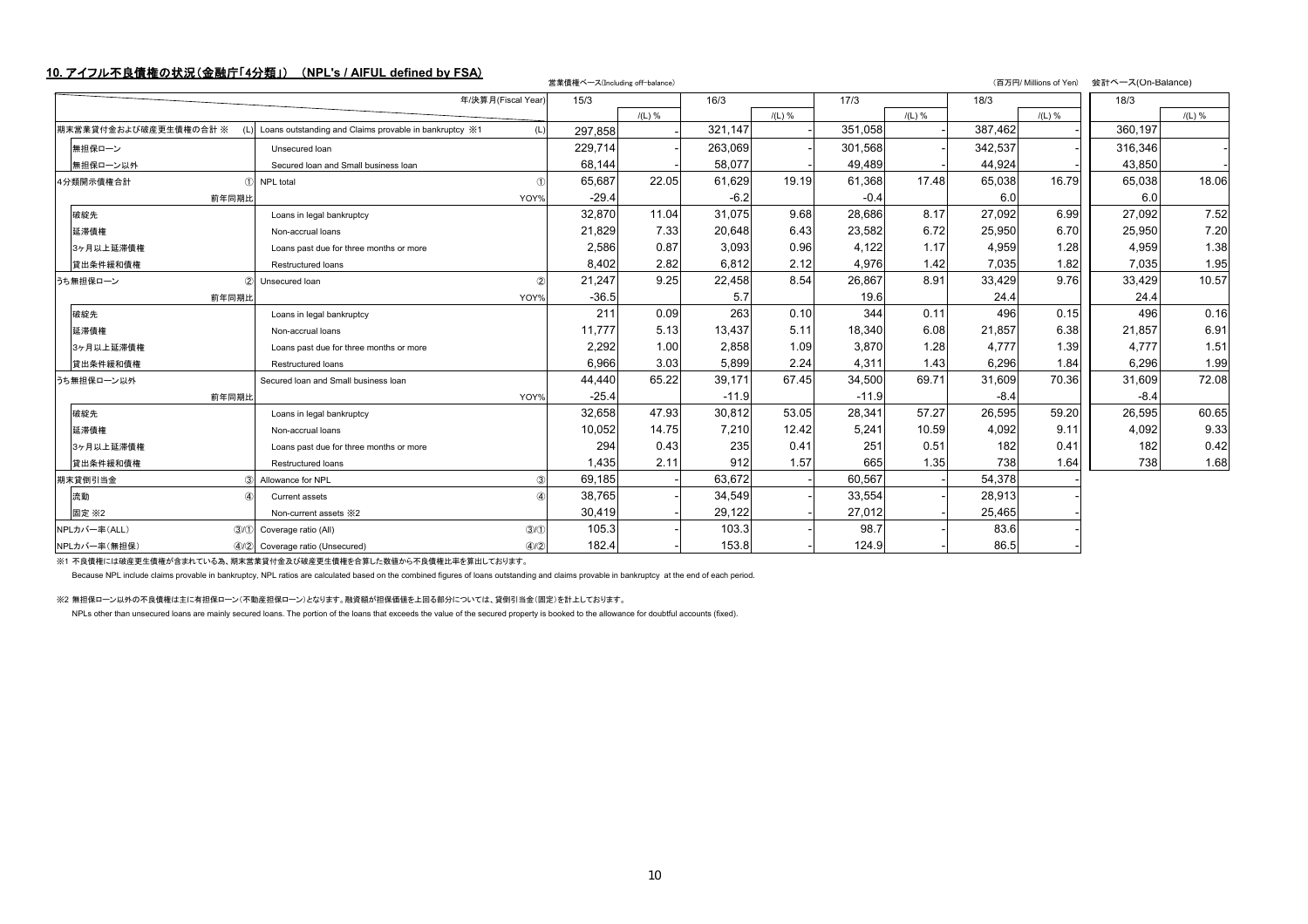#### **11.** 利息返還関連引当金の内訳 **(Allowances Related to Loss on Interest Repayment)**

|          | 年/決算月(Fiscal Year)    | 16/3                                        |                                                                  |         |                                            | 17/3                                                             |        | 18/3                                        |                                                                  |        |  |
|----------|-----------------------|---------------------------------------------|------------------------------------------------------------------|---------|--------------------------------------------|------------------------------------------------------------------|--------|---------------------------------------------|------------------------------------------------------------------|--------|--|
|          |                       | 利息返還<br>損失引当金                               | 貸倒引当金<br>(債権放棄引当金)                                               | 合計      | 利息返還<br>損失引当金                              | 貸倒引当金<br>(債権放棄引当金)                                               | 合計     | 利息返還<br>損失引当金                               | 貸倒引当金<br>(債権放棄引当金)                                               | 合計     |  |
|          |                       | Provision for loss on interest<br>repayment | Allowance for doubtful<br>accounts (Applied to the<br>principal) | Total   | Provision for loss on interes<br>repayment | Allowance for doubtful<br>accounts (Applied to the<br>principal) | Total  | Provision for loss on interest<br>repayment | Allowance for doubtful<br>accounts (Applied to the<br>principal) | Total  |  |
| 期首引当金残高  | Allowance (Beginning) | 89.088                                      | 17.388                                                           | 106.476 | 58,000                                     | 12.434                                                           | 70.435 | 30.994                                      | 8,663                                                            | 39.657 |  |
| 発生額·取崩額  | Withdraw amount       | 31,087                                      | 4,953                                                            | 36,040  | 27,006                                     | 3,771                                                            | 30.778 | 21.221                                      | 2,665                                                            | 23,887 |  |
| 繰入額(戻入額) | Provisions (Reversal) |                                             |                                                                  |         |                                            |                                                                  |        | 12,384                                      | (3,759)                                                          | 8,625  |  |
| 期末引当金残高  | Allowance (End)       | 58.000                                      | 12.434                                                           | 70.435  | 30,994                                     | 8,663                                                            | 39,657 | 22.158                                      | 2,238                                                            | 24,396 |  |

#### (1)単体の利息返還に関する引当金内訳 (Breakdown of allowances related to loss on interest repayment / Non-consolidated)

(百万円/ Millions of Yen)

### (2)連結の利息返還に関する引当金内訳 (Breakdown of allowances related to loss on interest repayment / Consolidated)<br>→

|           | 年/決算月(Fiscal Year)    |                                             | 16/3                                                             |         |                                             | 17/3                                                             |        | 18/3                                        |                                                                  |        |  |
|-----------|-----------------------|---------------------------------------------|------------------------------------------------------------------|---------|---------------------------------------------|------------------------------------------------------------------|--------|---------------------------------------------|------------------------------------------------------------------|--------|--|
|           |                       | 利息返還<br>損失引当金                               | 貸倒引当金<br>(債権放棄引当金)                                               | 合計      | 利息返還<br>損失引当金                               | 貸倒引当金<br>(債権放棄引当金)                                               | 合計     | 利息返還<br>損失引当金                               | 貸倒引当金<br>(債権放棄引当金)                                               | 合計     |  |
|           |                       | Provision for loss on interest<br>repayment | Allowance for doubtful<br>accounts (Applied to the<br>principal) | Total   | Provision for loss on interest<br>repayment | Allowance for doubtful<br>accounts (Applied to the<br>principal) | Total  | Provision for loss on interest<br>repayment | Allowance for doubtful<br>accounts (Applied to the<br>principal) | Total  |  |
| 期首引当金残高   | Allowance (Beginning) | 93.405                                      | 17.388                                                           | 110.793 | 63.438                                      | 12.434                                                           | 75.873 | 34.640                                      | 8.663                                                            | 43.303 |  |
| 発生額·取崩額 ※ | Withdraw amount ※     | 32.863                                      | 4.953                                                            | 37.816  | 28.798                                      | 3.771                                                            | 32.570 | 22.692                                      | 2.665                                                            | 25.358 |  |
| 繰入額(戻入額)  | Provisions (Reversal) | 2.897                                       |                                                                  | 2.897   |                                             |                                                                  |        | 12.384                                      | (3,759)                                                          | 8,625  |  |
| 期末引当金残高   | Allowance (End)       | 63,438                                      | 12.434                                                           | 75.873  | 34,640                                      | 8,663                                                            | 43,303 | 24,331                                      | 2,238                                                            | 26,569 |  |

※ 連結利息返還損失の発生額・取崩額には、「ライフカード」の債権放棄分として、2016年3月期 252百万、2017年3月期 253百万、2018年3月期 208百万円が含まれております。

※ Withdraw amount of allowance for doubtful accounts at LIFECARD is included in withdraw amount of provision for loss on interest repayment (252million yen in FY2016/3, 253million yen in FY2017/3 and 208million yen in FY20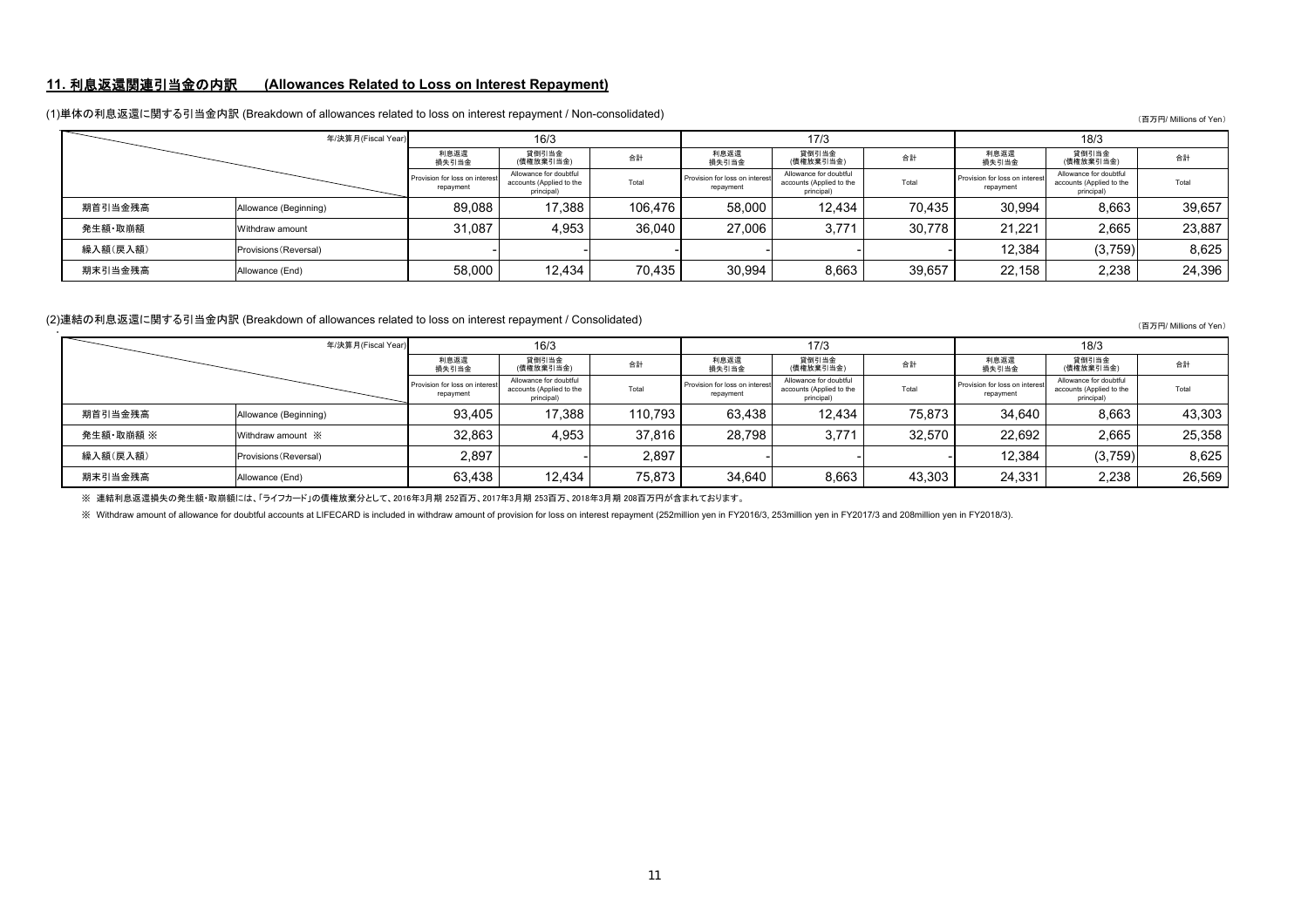### **12.** アイフル無担保ローン債権ポートフォリオ (**Loan Portfolio / AIFUL**)

#### 営業債権ベース(Including off-balance)

(1)貸付利率別残高構成(Breakdown by interest rate)

| 年/決算月(Fiscal Year)   |              | 16/3    |                  |         |              |         | 17/3                |         | 18/3         |         |                  |         |  |
|----------------------|--------------|---------|------------------|---------|--------------|---------|---------------------|---------|--------------|---------|------------------|---------|--|
|                      | 件数 / Account |         | 残高/ Loan balance |         | 件数 / Account |         | 残高/ Loan balance    |         | 件数 / Account |         | 残高/ Loan balance |         |  |
|                      |              | 構成比(%)  |                  | 構成比(%)  |              | 構成比(%)  |                     | 構成比(%)  |              | 構成比(%)  |                  | 構成比(%)  |  |
| 貸付利率/ Interest Rate  | 千件/Thousand  | C.R.(%) | 百万円/ Million yen | C.R.(%) | 千件/Thousand  | C.R.(%) | 百万円/<br>Million yen | C.R.(%) | 千件/Thousand  | C.R.(%) | 百万円/ Million yen | C.R.(%) |  |
| $=$ <15.0%           | 170          | 26.3    | 132,263          | 50.4    | 187          | 26.5    | 152.709             | 50.7    | 209          | 26.6    | 173.176          | 50.7    |  |
| 15.0%<<br>$=$ <18.0% | 446          | 68.9    | 118,437          | 45.1    | 497          | 70.3    | 139.344             | 46.3    | 561          | 71.2    | 161,550          | 47.3    |  |
| 18.0%<<br>$=<20.0\%$ |              | 0.1     | 499              | 0.2     |              | 0.0     | 379                 | 0.1     |              | 0.0     | 283              | 0.11    |  |
| $20.0\%<$            | 31           | 4.8     | 11,454           | 4.4     | 22           | 3.2     | 8,628               | 2.9     | 17           | 2.2     | 6,766            | 2.0     |  |
| 合計<br>(Total)        | 647          | 100.0   | 262.655          | 100.0   | 707          | 100.0   | 301,063             | 100.0   | 788          | 100.0   | 341.777          | 100.0   |  |

#### (2)貸付金額別残高構成(Breakdown by amount)

|                      | 16/3<br>年/決算月(Fiscal Year) |              |         |                  |         |              |         | 17/3                |                  | 18/3         |         |                  |         |  |
|----------------------|----------------------------|--------------|---------|------------------|---------|--------------|---------|---------------------|------------------|--------------|---------|------------------|---------|--|
|                      |                            | 件数 / Account |         | 残高/ Loan balance |         | 件数 / Account |         | 残高/ Loan balance    |                  | 件数 / Account |         | 残高/ Loan balance |         |  |
|                      |                            |              | 構成比(%)  |                  | 構成比(%)  |              | 構成比(%)  |                     | 構成比(%)           |              | 構成比(%)  |                  | 構成比(%)  |  |
| 千円/ Thousands of yen |                            | 千件/Thousand  | C.R.(%) | 百万円/ Million yen | C.R.(%) | 千件/Thousand  | C.R.(%) | 百万円/<br>Million yen | C.R.(%)          | 千件/Thousand  | C.R.(%) | 百万円/ Million yen | C.R.(%) |  |
|                      | $= < 100$                  | 195          | 30.2    | 12,270           | 4.7     | 198          | 28.0    | 12,651              | 4.2              | 214          | 27.2    | 13,962           | 4.1     |  |
| 100<                 | $=<200$                    | 71           | 11.1    | 10,980           | 4.2     | 76           | 10.8    | 11,631              | 3.9 <sub>l</sub> | 84           | 10.7    | 12,870           | 3.8     |  |
| 200<                 | $=<300$                    | 79           | 12.3    | 20,637           | 7.9     | 88           | 12.5    | 22,944              | 7.6              | 98           | 12.5    | 25,519           | 7.5     |  |
| 300<                 | $=< 400$                   | 54           | 8.4     | 19,162           | 7.3     | 61           | 8.7     | 21,575              | 7.2              | 69           | 8.8     | 24,570           | 7.2     |  |
| 400<                 | $=<500$                    | 109          | 16.9    | 51,250           | 19.5    | 120          | 17.0    | 56,150              | 18.7             | 133          | 16.9    | 62.464           | 18.3    |  |
| 500<                 | $=$ <1,000                 | 80           | 12.4    | 61,303           | 23.3    | 95           | 13.6    | 73,309              | 24.4             | 111          | 14.1    | 85,399           | 25.0    |  |
| 1,000<               |                            | 57           | 8.8     | 87,049           | 33.1    | 67           | 9.6     | 102,799             | 34.1             | 77           | 9.8     | 116,990          | 34.2    |  |
| 合計                   | (Total)                    | 647          | 100.0   | 262,655          | 100.0   | 707          | 100.0   | 301.063             | 100.0            | 788          | 100.0   | 341.777          | 100.0   |  |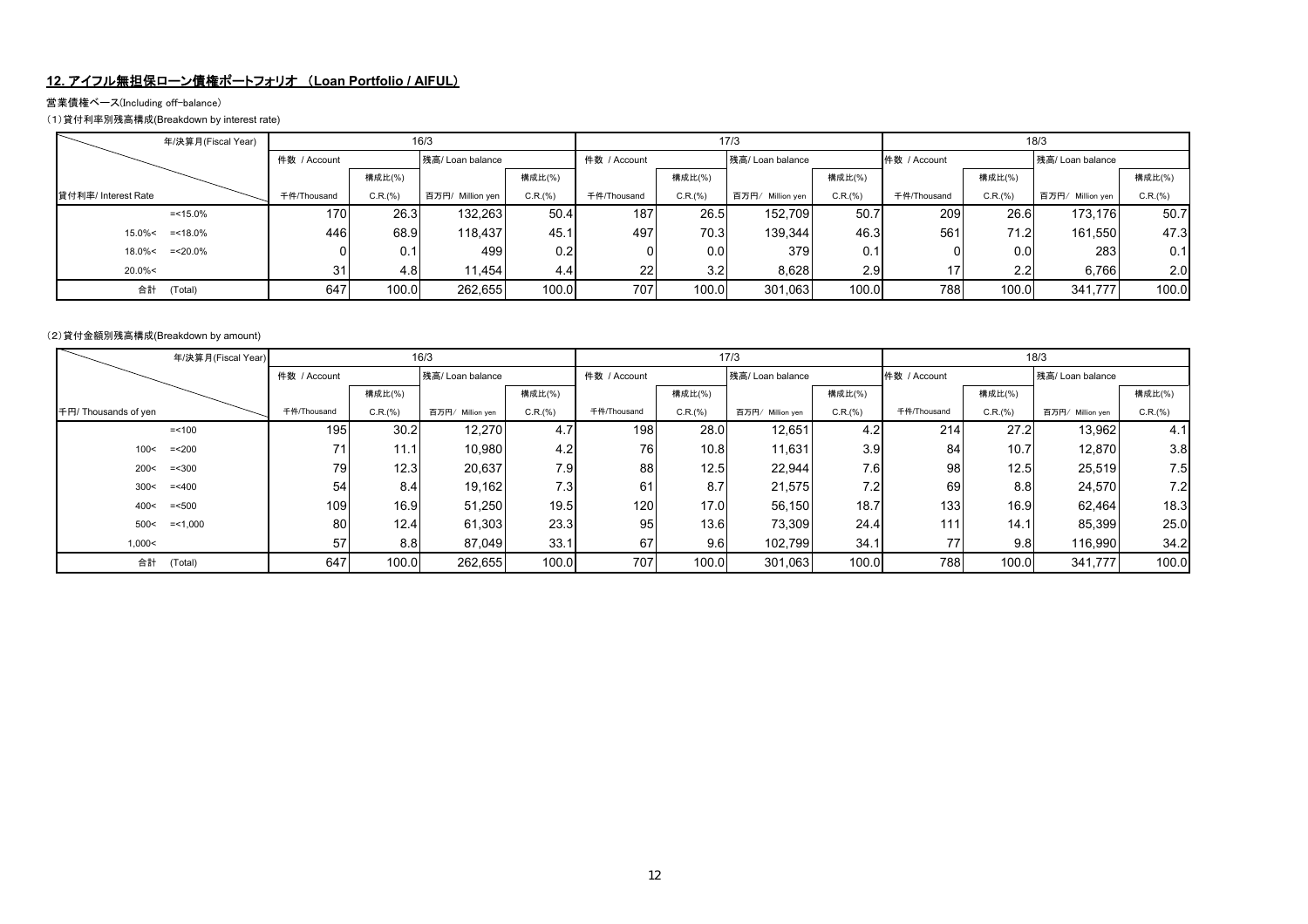#### **13.** ライフカード営業実績 (**Operating Results / LIFECARD**)

| (1)営業実績(Operating results) |       |                                           |                    | 営業債権ベース(Including off-balance)<br>(百万円/ Millions of Yen) |                  |         |           |         |           |         |           |         | 会計ベース(On-balance) |  |
|----------------------------|-------|-------------------------------------------|--------------------|----------------------------------------------------------|------------------|---------|-----------|---------|-----------|---------|-----------|---------|-------------------|--|
|                            |       |                                           | 年/決算月(Fiscal Year) | 15/3                                                     |                  | 16/3    |           | 17/3    |           | 18/3    |           | 18/3    |                   |  |
|                            |       |                                           |                    |                                                          | 増減率(yoy%)        |         | 増減率(yoy%) |         | 増減率(yoy%) |         | 増減率(yoy%) |         | 増減率(yoy%)         |  |
| 営業債権合計                     |       | (百万円) Total receivable outstanding        | (Millions of Yen)  | 148,932                                                  | $-0.9$           | 154,950 | 4.0       | 163,571 | 5.6       | 169,632 | 3.7       | 165,063 | 3.8               |  |
| 割賦売掛金残高                    |       | Installment receivables                   |                    | 82,512                                                   | 0.1              | 88,971  | 7.8       | 96,276  | 8.2       | 99,956  | 3.8       | 96,748  | 3.6               |  |
| 営業貸付金残高                    |       | Loans (Cash advance)                      |                    | 44,517                                                   | $-1.8$           | 44,169  | $-0.8$    | 45,564  | 3.2       | 46,728  | 2.6       | 45,367  | 3.2               |  |
| 支払承諾見返                     |       | Credit guarantee                          |                    | 21,348                                                   | $-2.7$           | 21,178  | $-0.8$    | 21,007  | $-0.8$    | 22,032  | 4.9       | 22,032  | 4.9               |  |
| その他営業債権                    |       | Other                                     |                    | 554                                                      | $-0.4$           | 631     | 13.9      | 722     | 14.5      | 914     | 26.5      | 914     | 26.5              |  |
| クレジットカード                   |       | Credit card                               |                    |                                                          |                  |         |           |         |           |         |           |         |                   |  |
| 有効カード会員数                   | (千人)  | Number of card holders                    | (Thousand)         | 6,023                                                    | 3.5              | 6,291   | 4.5       | 5,883   | $-6.5$    | 5,771   | $-1.9$    |         |                   |  |
| プロパー                       |       | Proper                                    |                    | 1,854                                                    | $-2.9$           | 1,813   | $-2.2$    | 1,795   | $-1.0$    | 1,739   | $-3.1$    |         |                   |  |
| 提携                         |       | Affinity                                  |                    | 4,168                                                    | 6.7              | 4,477   | 7.4       | 4,088   | $-8.7$    | 4,032   | $-1.4$    |         |                   |  |
| 新規発行数                      | (千枚)  | Number of new issue                       | (Thousand)         | 468                                                      | $-3.1$           | 501     | 7.1       | 512     | 2.2       | 517     | 0.8       |         |                   |  |
| プロパー                       |       | Proper                                    |                    | 113                                                      | $-7.4$           | 126     | 11.6      | 136     | 7.9       | 154     | 13.4      |         |                   |  |
| 提携                         |       | Affinity                                  |                    | 355                                                      | $-1.7$           | 375     | 5.7       | 376     | 0.2       | 362     | $-3.7$    |         |                   |  |
| 買上実績                       | (百万円) | Transaction volume                        | (Millions of Yen)  | 584,733                                                  | 8.5              | 636,901 | 8.9       | 681,362 | 7.0       | 696,435 | 2.2       |         |                   |  |
| 包括信用購入あっせん                 |       | Shopping                                  |                    | 543,710                                                  | 9.0              | 595,922 | 9.6       | 640,598 | 7.5       | 655,990 | 2.4       |         |                   |  |
| キャッシング                     |       | Cashing                                   |                    | 41,023                                                   | 1.8 <sub>l</sub> | 40,979  | $-0.1$    | 40,763  | $-0.5$    | 40,444  | $-0.8$    |         |                   |  |
| 実質平均利回り                    |       | Average yield                             | (%)                | 18.5                                                     | 0.3              | 18.8    | 0.3       | 18.3    | $-0.5$    | 18.3    | 0.0       |         |                   |  |
| 注) 斜体数値は増減数                |       | Notes: Italic Font = Increase or Decrease |                    |                                                          |                  |         |           |         |           |         |           |         |                   |  |

注) 斜体数値は増減数

#### (2)社員数(N. of Total Employees)

|       |     | 年/決算月(Fiscal Year)                  | 15/3 |                      | 16/3 |          | 17/3 |                 | 18/3 |          |
|-------|-----|-------------------------------------|------|----------------------|------|----------|------|-----------------|------|----------|
|       |     |                                     |      | 增減数(yoy)             |      | 增減数(yoy) |      | 増減数(yoy)        |      | 增減数(yoy) |
| 社員数   |     | $(\lambda)$ N. of total employees   | 873  | 98                   | .017 | 144      | ,004 | $-13$           | ,035 | 21<br>ັ  |
| 正社員数  | (人) | I. of employees (regularly payroll) | 403  | $4 -$                | 433  | 30       | 420  | 13 <sup>l</sup> | 460  | 40       |
| 非正社員数 | (人) | J. of employees (temp.)             | 470  | O <sub>4</sub><br>οı | 584  | 114      | 584  | ופ              | 575  | -9       |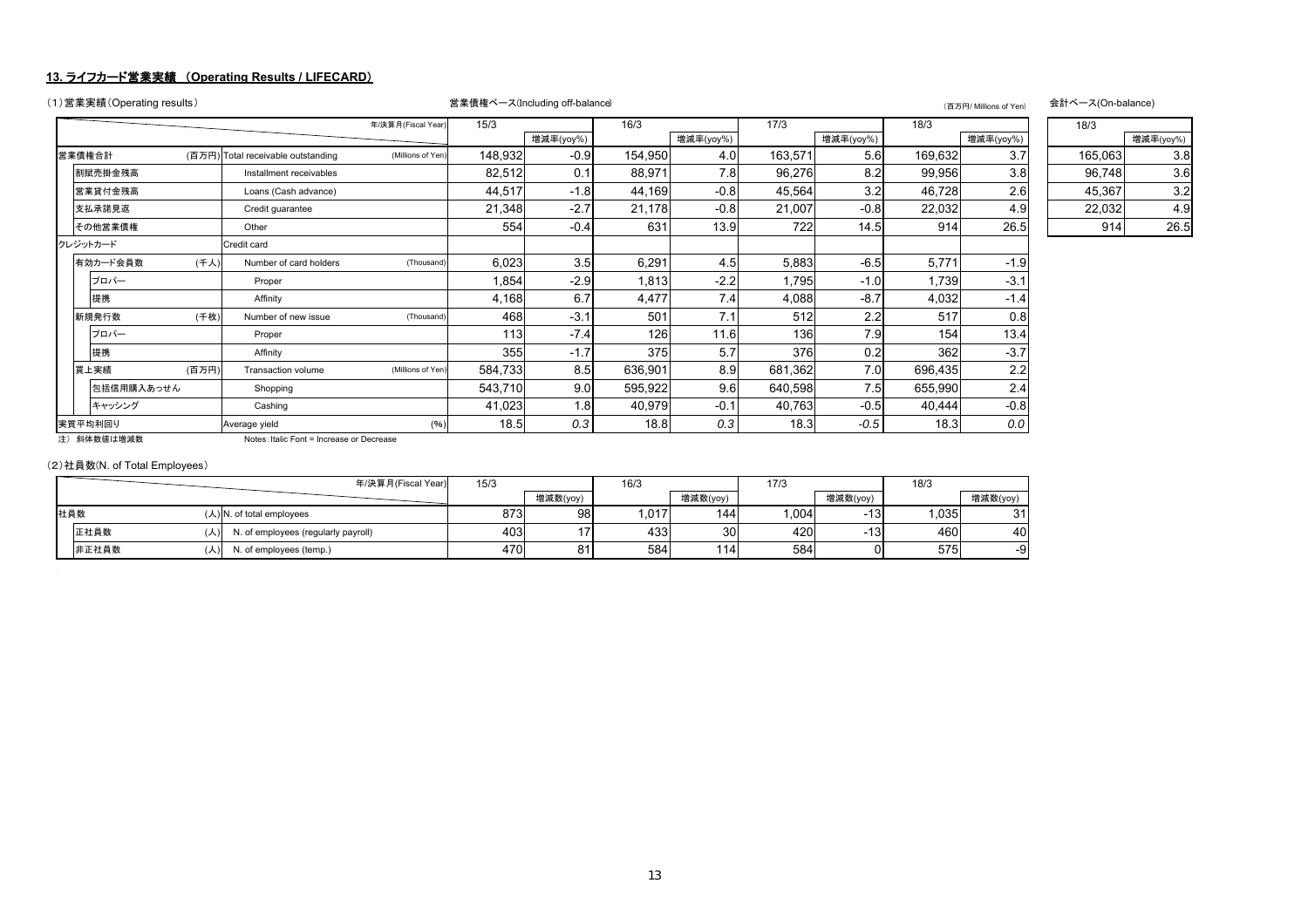#### **14.** ライフカード損益の内訳 (**Revenue and Expenses / LIFECARD)**

|       | 会計ベース(On-balance) |                                     |        |                  |          |                  |        |                  |        |                                     | (百万円/ Millions of Yen) |
|-------|-------------------|-------------------------------------|--------|------------------|----------|------------------|--------|------------------|--------|-------------------------------------|------------------------|
|       |                   | 年/決算月(Fiscal Year)                  | 15/3   |                  | 16/3     |                  | 17/3   |                  | 18/3   |                                     |                        |
|       |                   |                                     | (12M)  | 増減率<br>$(yoy\%)$ | (12M)    | 増減率<br>$(yoy\%)$ | (12M)  | 増減率<br>$(yoy\%)$ | (12M)  | 営業債権残高比%<br>% of total receivables) | 増減率<br>$(yoy\%)$       |
|       | 営業収益              | Operating revenue                   | 27,314 | $-0.1$           | 28,358   | 3.8              | 28,890 | 1.9              | 42,991 | 26.5                                | 48.8                   |
|       | 信用購入あっせん収益        | Revenue from installment receivable | 13,534 | 1.1              | 14,559   | 7.6              | 15,361 | 5.5              | 15,960 | 9.8                                 | 3.9                    |
|       | 営業貸付金利息           | Interests on loans                  | 5,944  | $-5.0$           | 5,645    | $-5.0$           | 5,603  | $-0.7$           | 5,649  | 3.5                                 | 0.8                    |
|       | 信用保証収益            | Revenue from credit quarantee       | 1,245  | $-3.9$           | 1,270    | 2.0              | 1,272  | 0.2              | 1,348  | 0.8                                 | 6.0                    |
|       | その他               | Other operating revenue             | 6,589  | 2.9              | 6,884    | 4.5              | 6,653  | $-3.3$           | 20,033 | 12.4                                | 201.1                  |
| 営業費用  |                   | Operating expenses                  | 25,661 | $-1.1$           | 27.245   | 6.2              | 25,980 | $-4.6$           | 38.859 | 24.0                                | 49.6                   |
|       | 金融費用              | Financial expenses                  | 3.014  | 53.8             | 2,181    | $-27.6$          | 1,610  | $-26.2$          | 1,531  | 0.9                                 | $-4.9$                 |
|       | 貸倒関連費用            | Credit cost                         | 3,150  | 5.1              | 1,939    | $-38.5$          | 3,669  | 89.2             | 4,129  | 2.5                                 | 12.5                   |
|       | 利息返還関連費用          | Expenses for interest repayment     |        |                  | 2,897    |                  |        |                  |        |                                     |                        |
|       | その他の営業費用          | Other operating expenses (SG&A)     | 19.496 | 2.1              | 20,227   | 3.7              | 20,700 | 2.3              | 33.199 | 20.5                                | 60.4                   |
|       | 広告宣伝費             | Advertising expenses                | 303    | 6.7              | 331      | 9.0              | 166    | $-49.7$          | 186    | 0.1                                 | 11.9                   |
|       | 人件費               | Personnel expenses                  | 3,894  | 1.6              | 4,090    | 5.0              | 3,953  | $-3.4$           | 4,090  | 2.5                                 | 3.5                    |
|       | その他               | Other                               | 15,298 | 2.2              | 15,805   | 3.3              | 16,580 | 4.9              | 28,922 | 17.8                                | 74.4                   |
|       | 営業利益              | Operating profit                    | 1,652  | 17.1             | 1,113    | $-32.6$          | 2,910  | 161.3            | 4,131  | 2.5                                 | 42.0                   |
|       | 営業外収益             | Non-operating income                | 2,971  | 63.8             | 33       | $-98.9$          | 392    |                  | 134    | 0.1                                 | $-65.7$                |
|       | 営業外費用             | Non-operating expenses              |        | $-51.7$          | 61       | 105.1            | 65     | 907.9            |        | 0.0                                 | $-93.5$                |
|       | 経常利益              | Ordinary profit                     | 4,621  | 43.5             | 1,140    | $-75.3$          | 3,237  | 183.9            | 4,261  | 2.6                                 | 31.6                   |
| 特別利益  |                   | Extraordinary income                | 322    |                  |          |                  |        |                  |        |                                     |                        |
| 特別損失  |                   | <b>Extraordinary losses</b>         |        |                  |          |                  |        |                  |        |                                     |                        |
| 税引前利益 |                   | Profit before income taxes          | 4.943  | 52.4             | 1.140    | $-76.9$          | 3,237  | 183.9            | 4,261  | 2.6                                 | 31.6                   |
|       | 法人税・住民税及び事業税      | Income taxes - current              | 1,413  | 15.0             | 356      | $-74.8$          | 1,042  | 192.7            | 992    | 0.6                                 | $-4.8$                 |
|       | 法人税等調整額           | Income taxes - deferred             |        |                  | $-1,074$ |                  | $-836$ |                  | 523    | 0.3                                 |                        |
|       | 当期純利益             | Profit                              | 3,530  | 45.9             | 1,858    | $-47.3$          | 3,031  | 63.1             | 2,746  | 1.7                                 | $-9.4$                 |